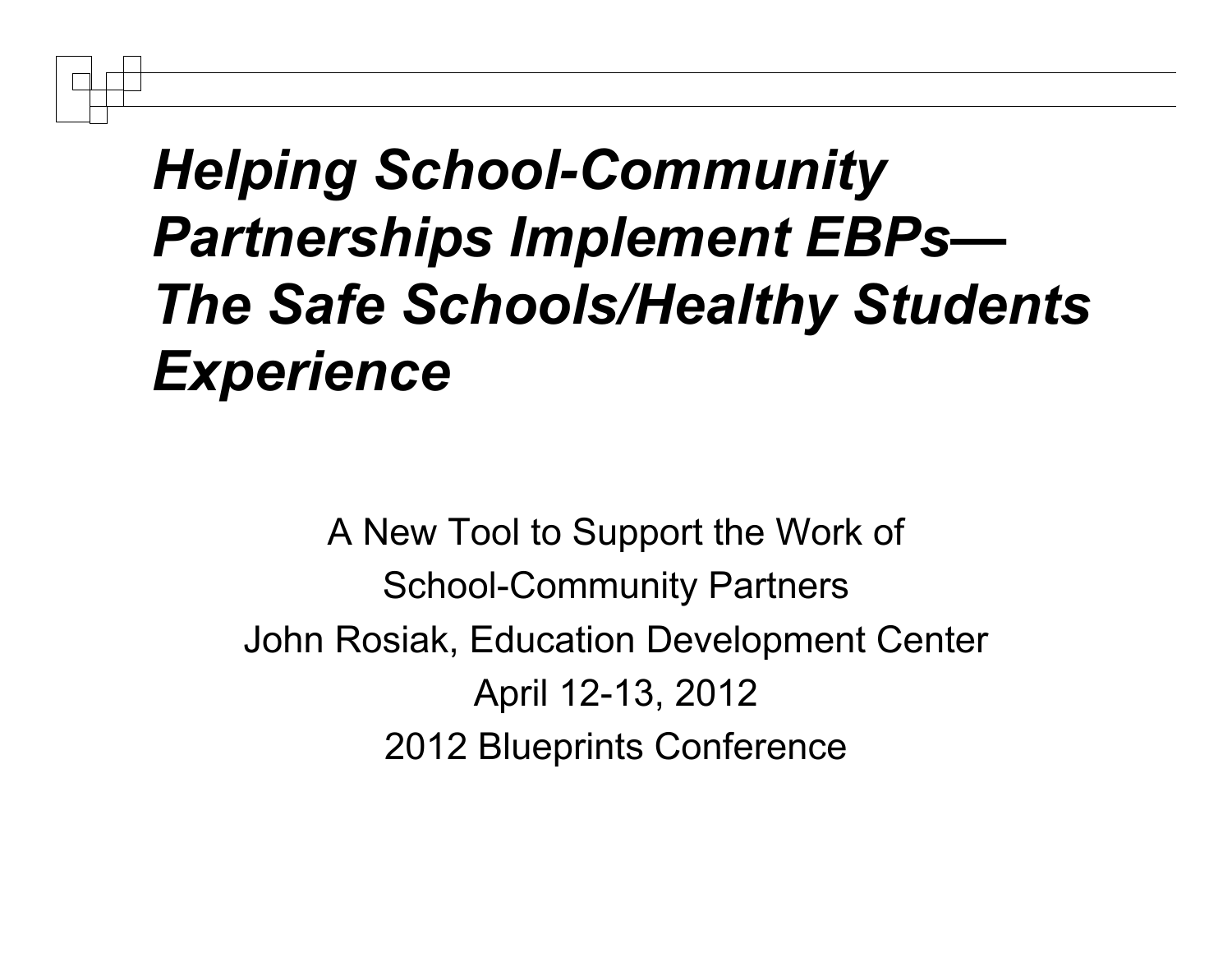# The Safe Schools/Healthy Students (SS/HS) Initiative…

- is a four-year grant program that is funded by the U.S. Departments of Education, Justice, and Health and Human Services.
- grant helps school districts, in partnership with MH providers and JJ agencies, implement projects that address five elements:
- 1. Safe school environments and violence prevention activities
- 2. Alcohol, tobacco, and other drug prevention activities
- 3. Student behavioral, social, and emotional supports
- 4. Mental health services
- 5. Early childhood social and emotional learning programs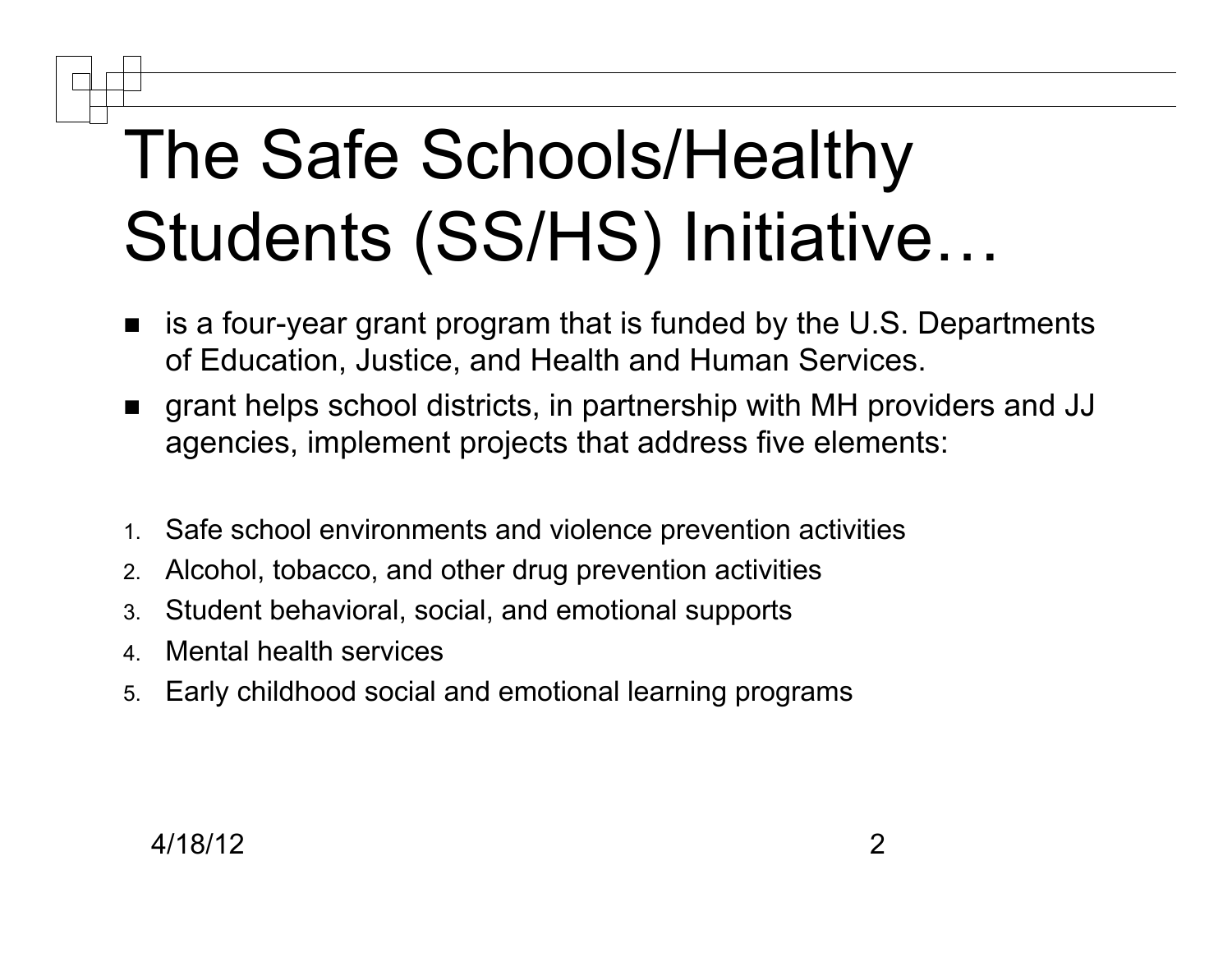## This session will…

- Introduce you to each stage of the NCMPYVP's EBP framework.
- $\blacksquare$  Help you learn about 5 program supports that are integral to the framework: the EBP developer, grantprovided support, local evaluator, partnerships, and professional development.
- Allow you to explore a variety of practical tools schoolcommunity partners can use to assist in the effective implementation of EBPs.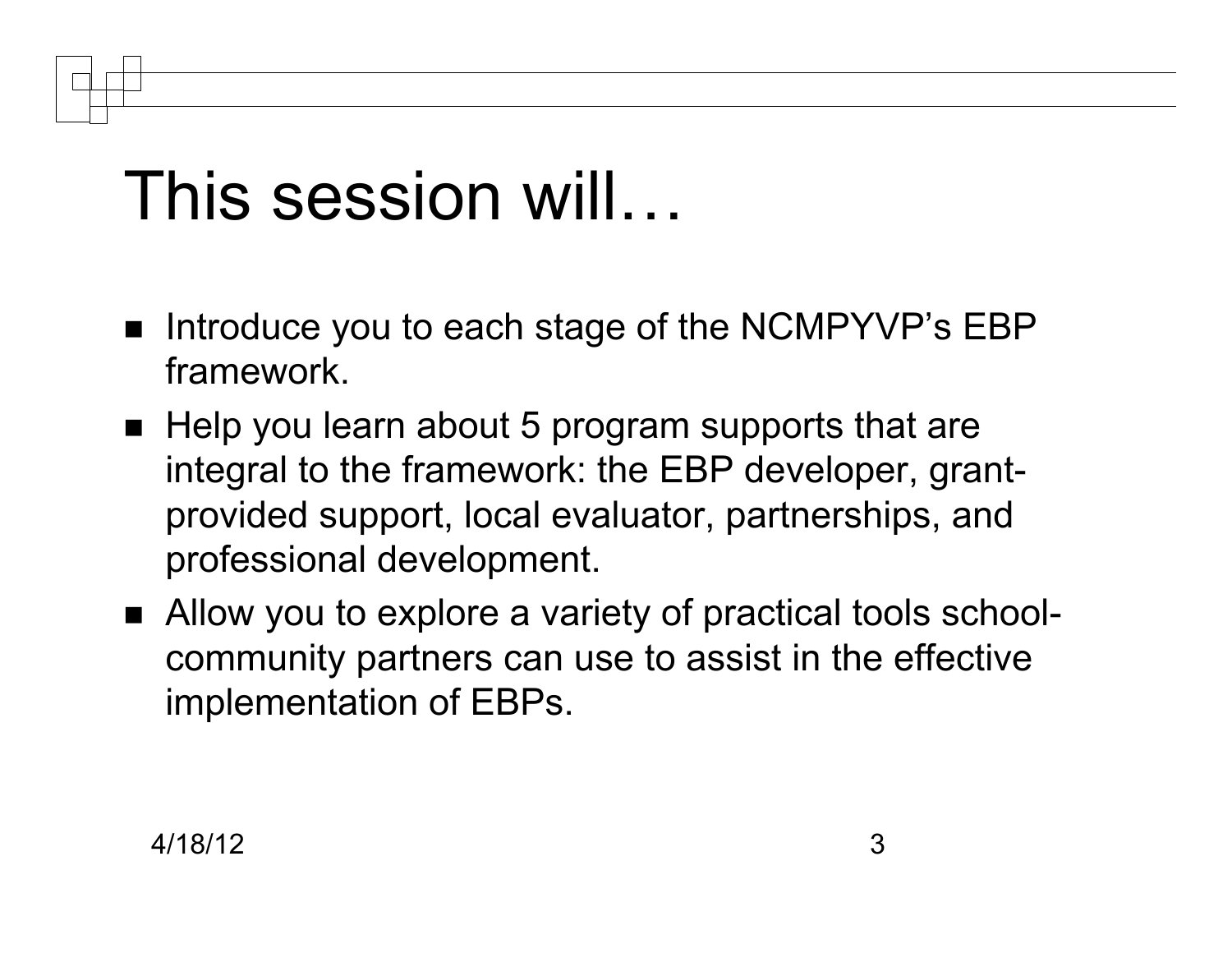### Effective program implementation

- Is key to the success of evidence-based programs and practices (EBPs).
- Is one of the main objectives of the Federal Safe Schools/Healthy Students (SS/HS) Initiative is to promote the adoption and implementation of EBPs, along with effective selection and sustainability.
- Is a challenge: How do we help schools and communities implement EBPs effectively?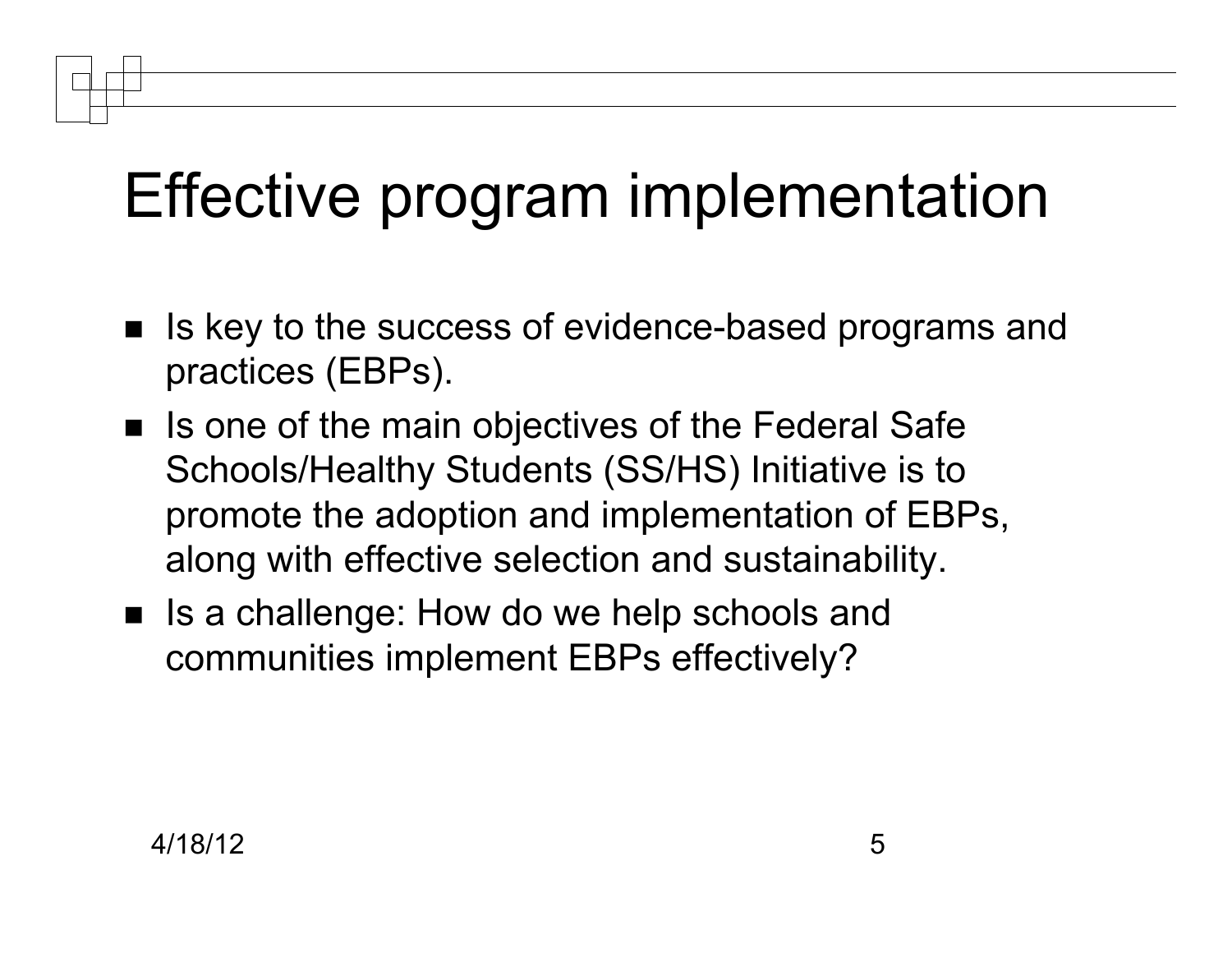The new web-based tool:

"Framework for Effectively Implementing Evidence–Based Programs and Practices (EBPs) in Schools

- The National Center for Mental Health Promotion and Youth Violence Prevention has created this framework to assist SS/HS sites and other schools and communities.
- It is based on implementation research and interviews with SS/HS grantees around the United States.
- It describes key steps to take and factors to consider in three stages of program implementation: (1) Selection, (2) Preparation, and (3) Implementation, along with essential evaluation issues to address at each stage.
- Within each stage are action steps with specific strategies.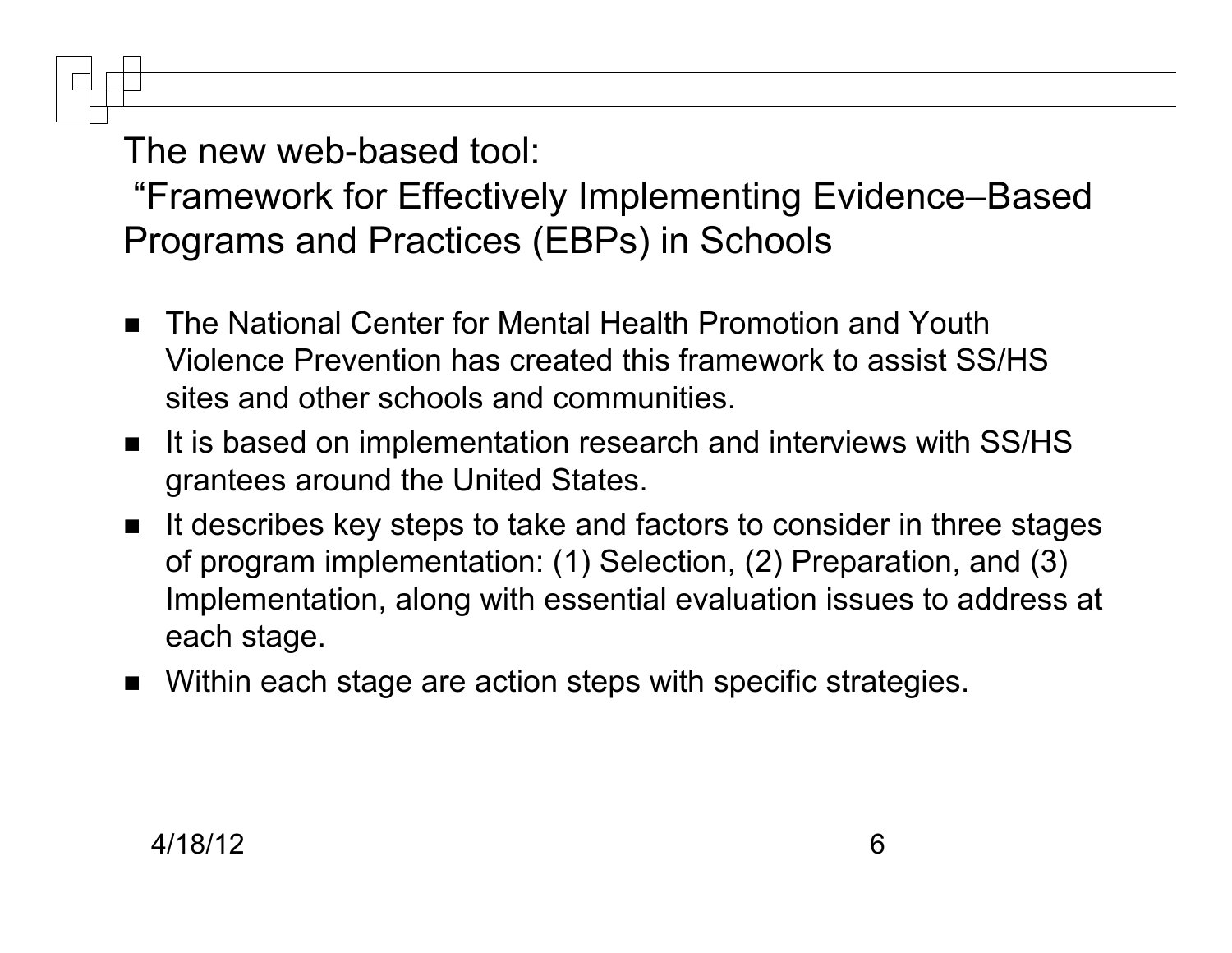

**http://sshs.promoteprevent.org/ebpframework**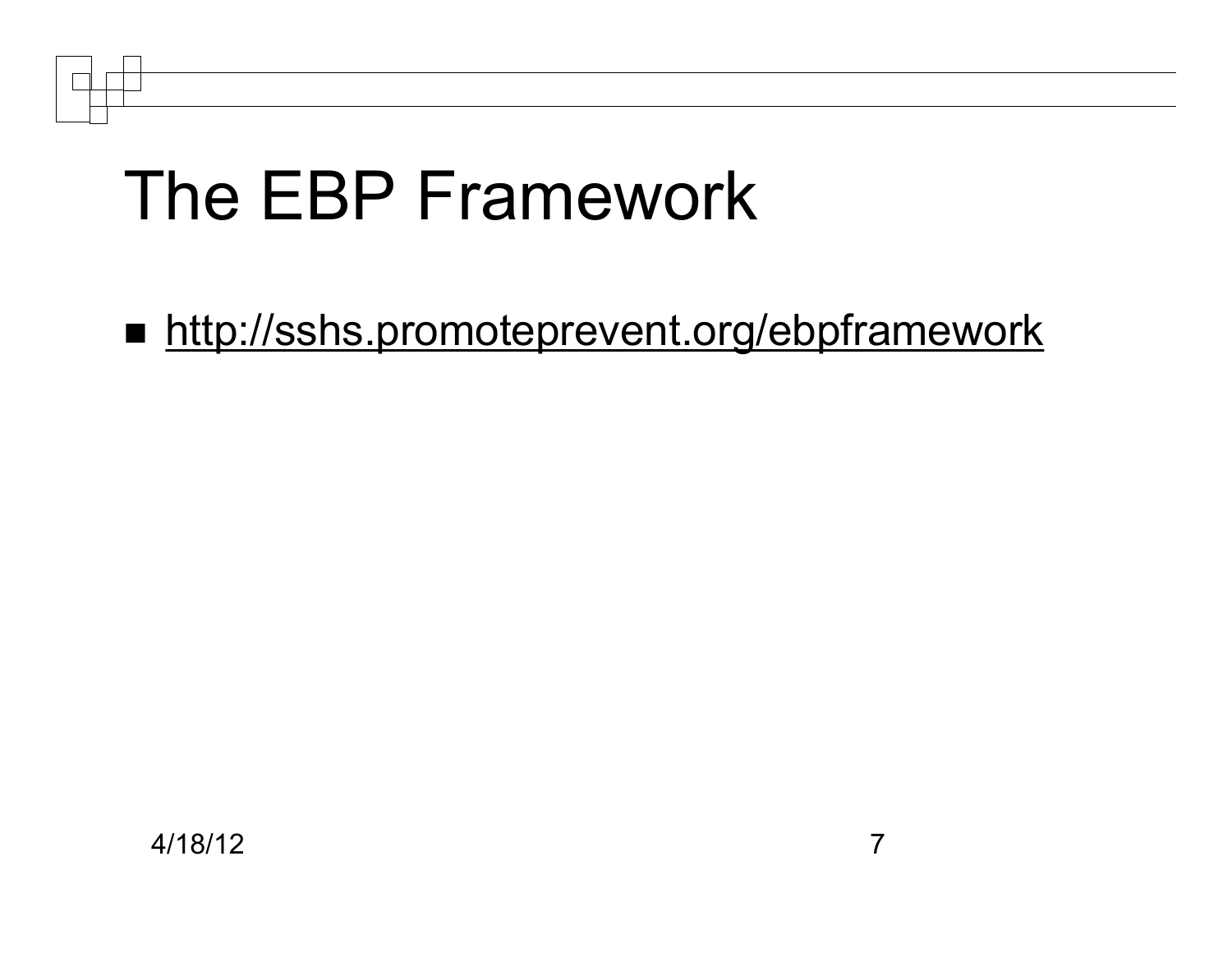#### http://sshs.promoteprevent.org/ebpframework

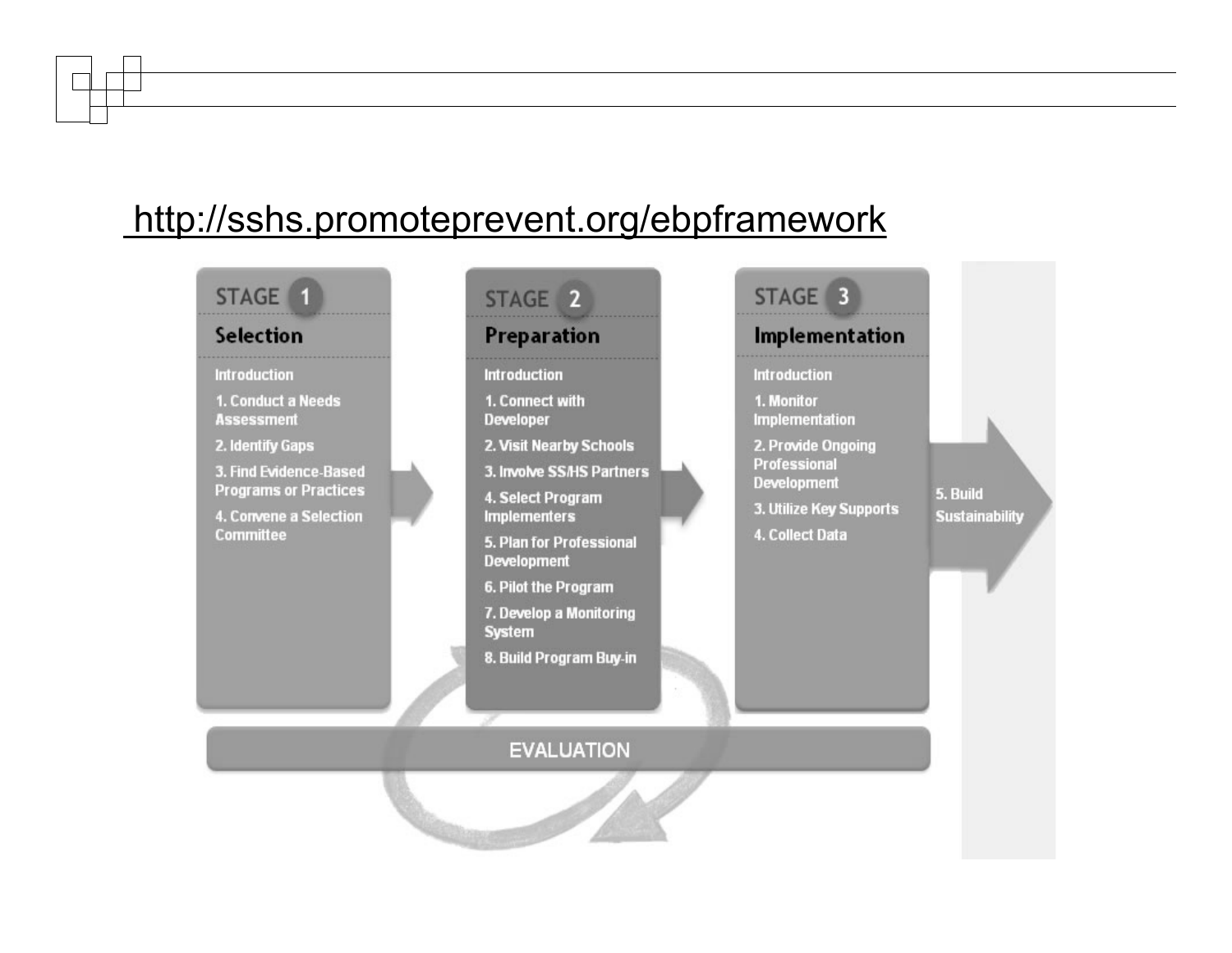## Begin here…

■ http://sshs.promoteprevent.org/ebpframework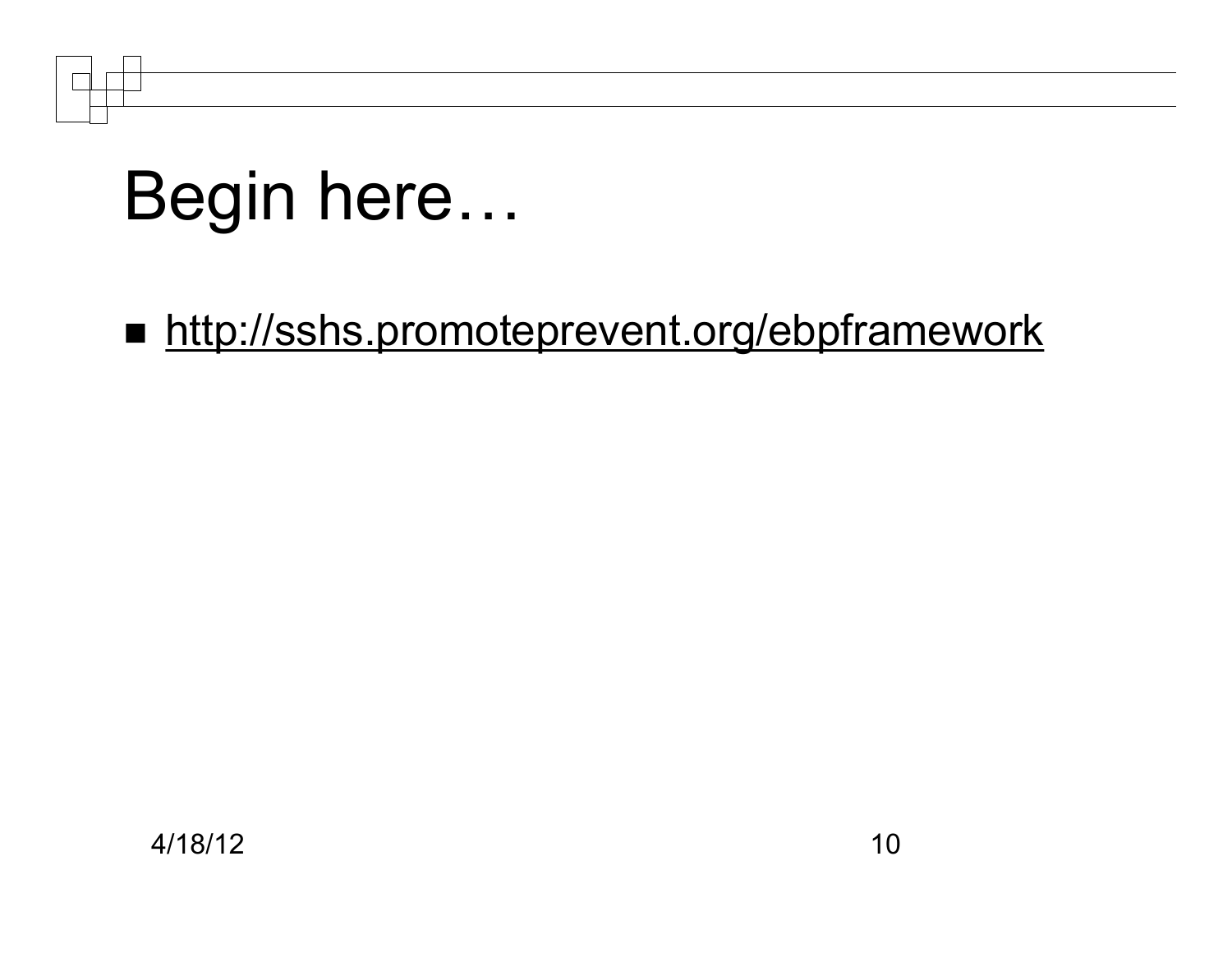# Background…

- Many schools and communities implement EBPs with varying levels of success. This framework designed to maximize the likelihood that EBP implementation will be successful/result in desired outcomes.
- **The framework is based on:**
- 1. Interviews with past SS/HS Grantees about their most and least successful EBPs
- 2. SS/HS Technical Assistance Specialists' work with grantees
- 3. Frameworks for best practice implementation
- From this research we have identified:
- 1. Common challenges grantees faced in selecting and implementing EBPs and effective strategies
- 2. Key factors that promote effective, sustainable program implementation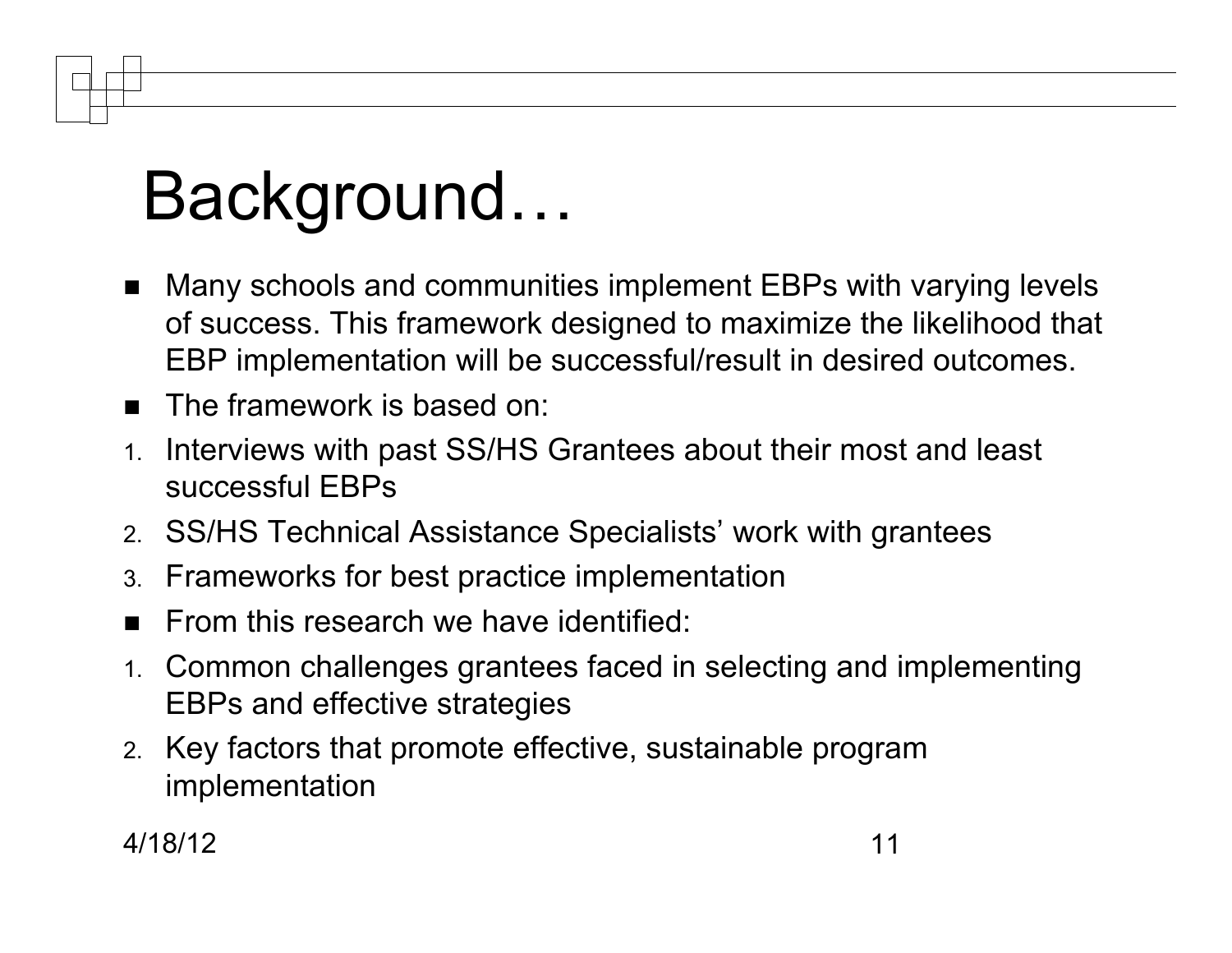## EBP Framework

http://sshs.promoteprevent.org/ebpframework

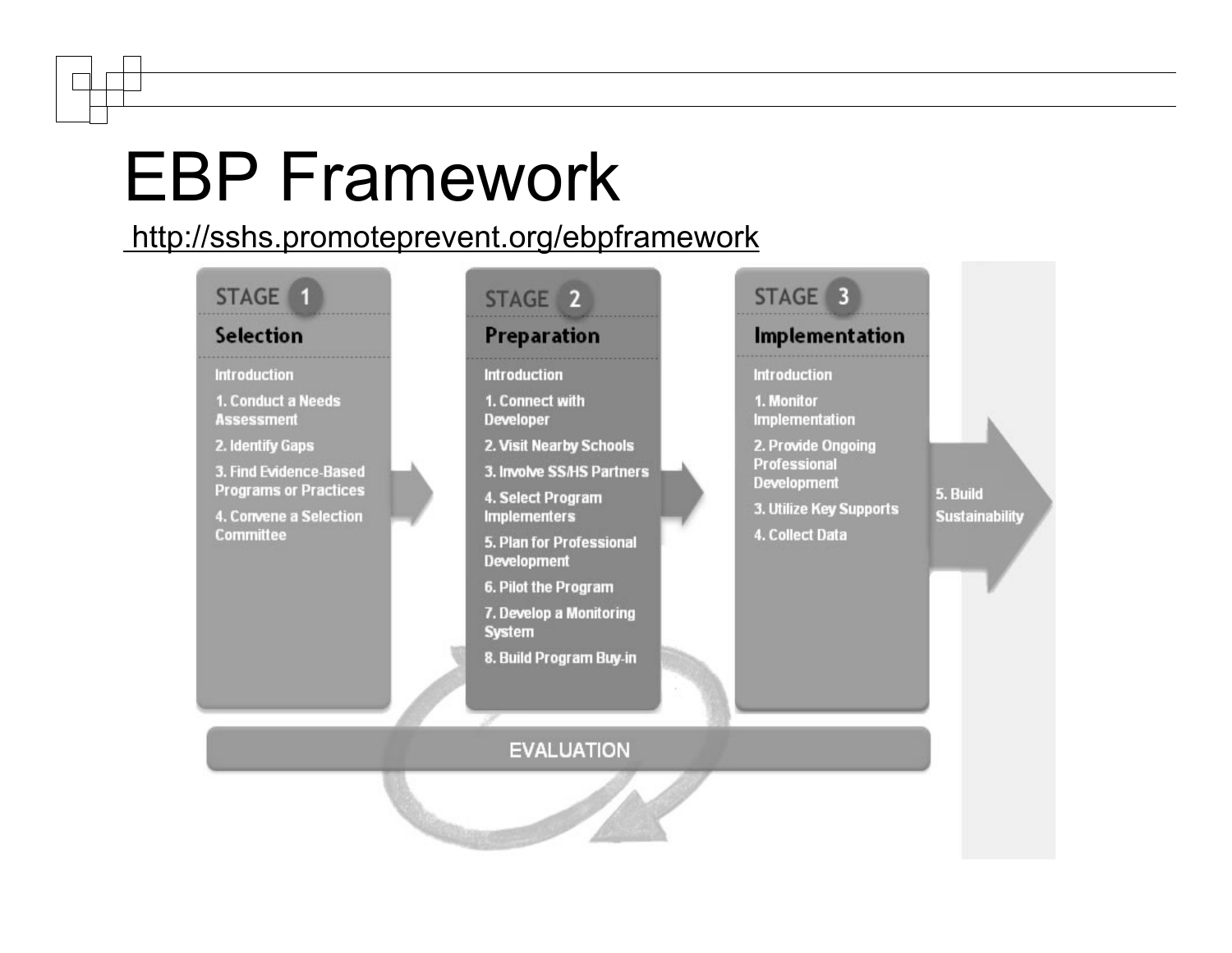This three-stage framework describes the key steps to implement EBPs:

- Stage 1: Selection
- Stage 2: Preparation
- Stage 3: Implementation
- Before you begin to explore specific areas of the EBP Implementation Framework, briefly review all of the *action steps* in each of the stages to make sure you have sufficiently touched all the bases that will help you be successful. Action steps provide concrete and practical strategies, tools, and examples from SS/HS grantees' experiences in successfully implementing EBPs.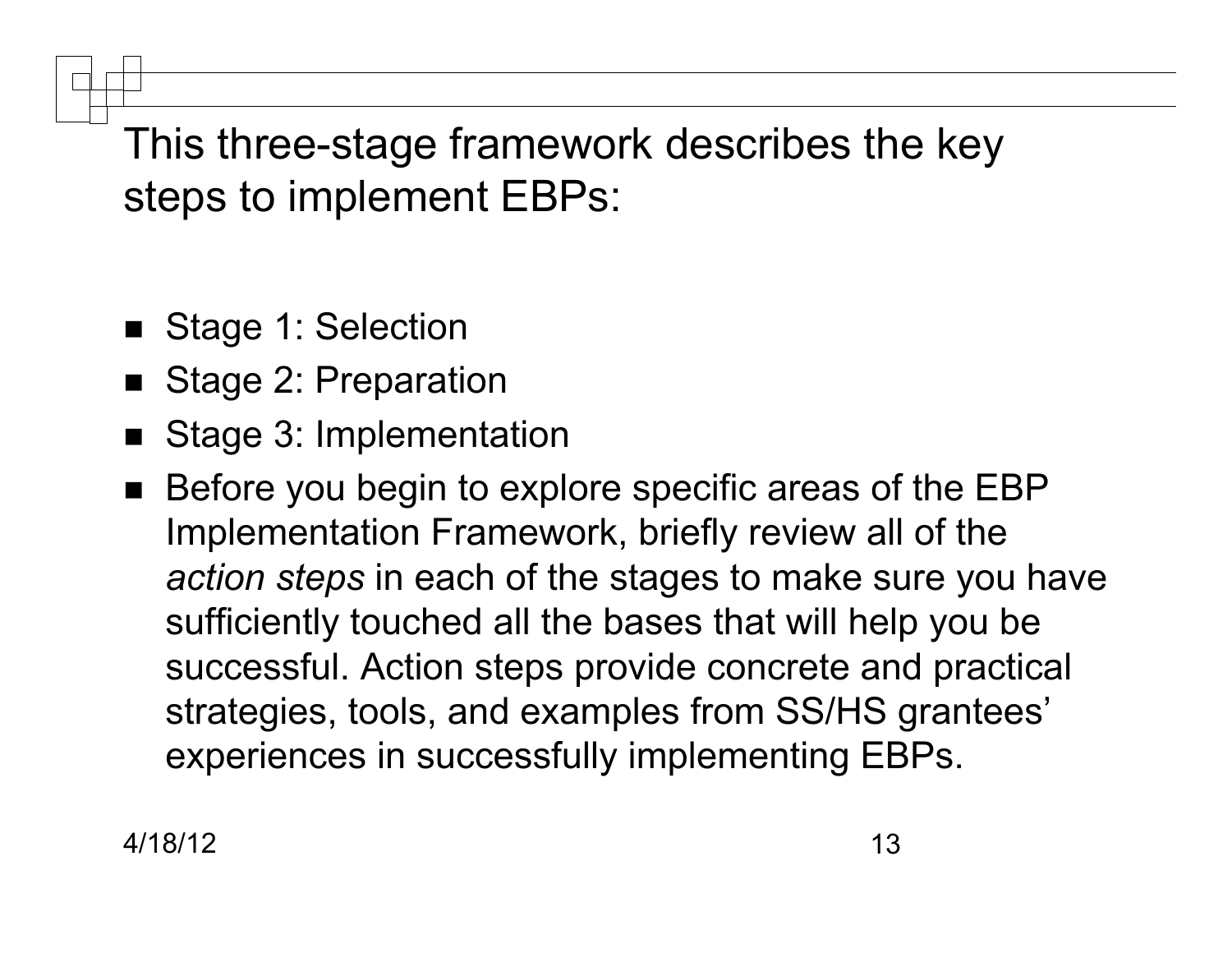## **EBP Scenarios**

#### **Scenario 1:**

The SS/HS staff has realized that the EBP they chose for their district is not suitable for their population. They need to select a more appropriate EBP. They're looking for advice on how to choose the new EBP and what they need to do to get permission to do so.

#### **Scenario 2:**

The teachers in my school are implementing portions of X EBP, but not the full program. This may be having an effect on the variations of office discipline referrals between classrooms. Teachers may need additional training or support for implementing the EBP or we may need to institute a way of monitoring fidelity of the program.

#### **Scenario 3:**

The SS/HS staff has identified an EBP to reduce bullying that they are confident will work well with their school population. They now want to hold a teacher training as their first step before implementing; however, they are encountering resistance from the district administration. They are looking for some ideas for creating buy-in for their chosen program.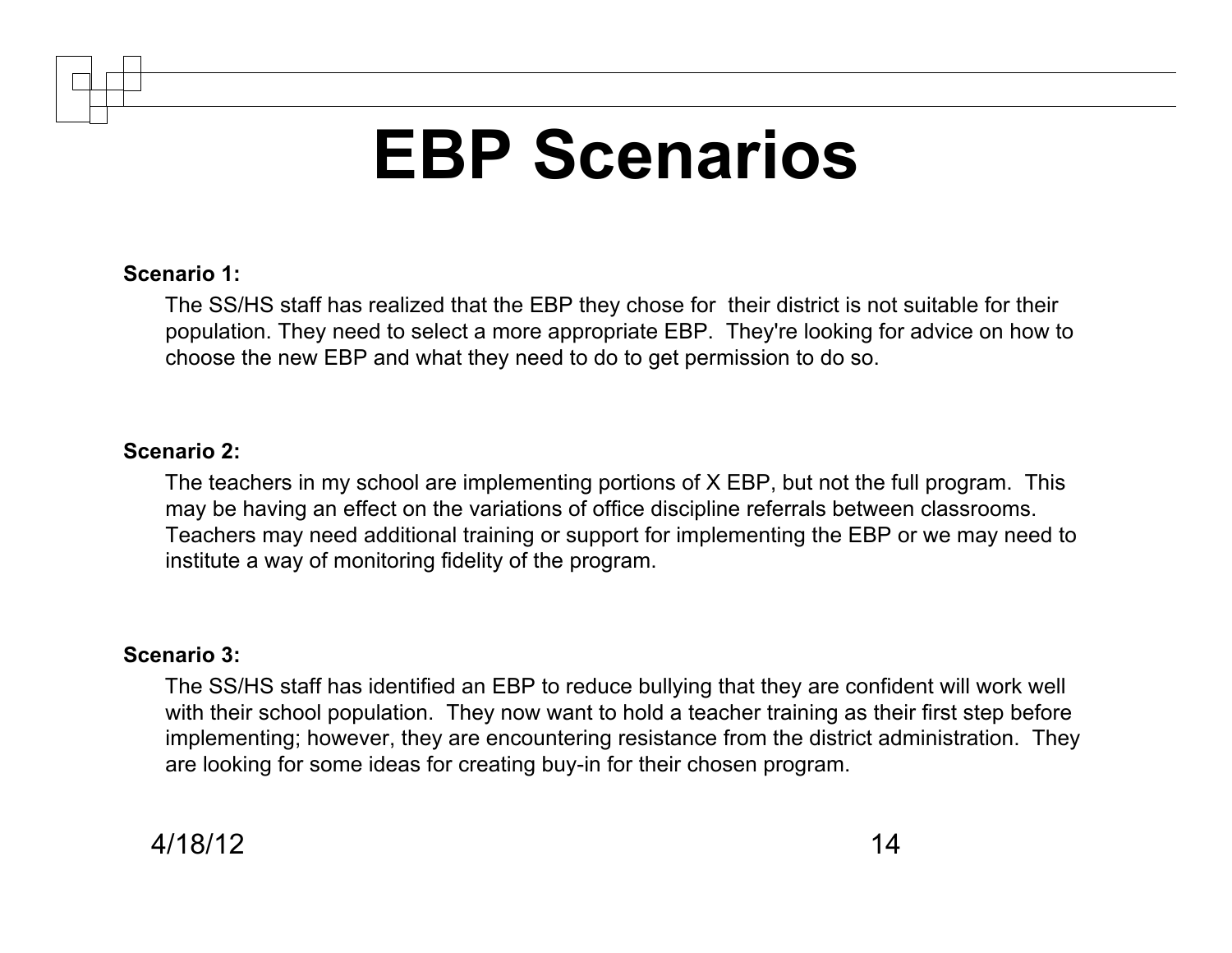### **EBP Scenarios**

#### **Scenario 4:**

The school district's student survey data indicates increasing and higher than state average use of alcohol, marijuana, and prescription drugs among students at 8<sup>th</sup> and 10<sup>th</sup> grades. The SS/HS staff has narrowed their choice of universal EBPs to reduce use of substances down to two final candidates. They are having a hard time figuring out which one they should adopt. They are looking for some advice and tools to help them make this decision.

#### **Scenario 5:**

The SS/HS staff are about to start using a new EBP in their school system. They need to work with their SS/HS local evaluator to help monitor the implementation process and whether the program is achieving its goals; however, they are not clear about what kinds of evaluation techniques they would like the evaluator employ. They would like some ideas of how an evaluator can help them fulfill their monitoring requirement.

#### **Scenario 6:**

The school district has funded the implementation of EBP Z through a grant program. Grant funds wind down and the district wants to know if and how they can sustain the program.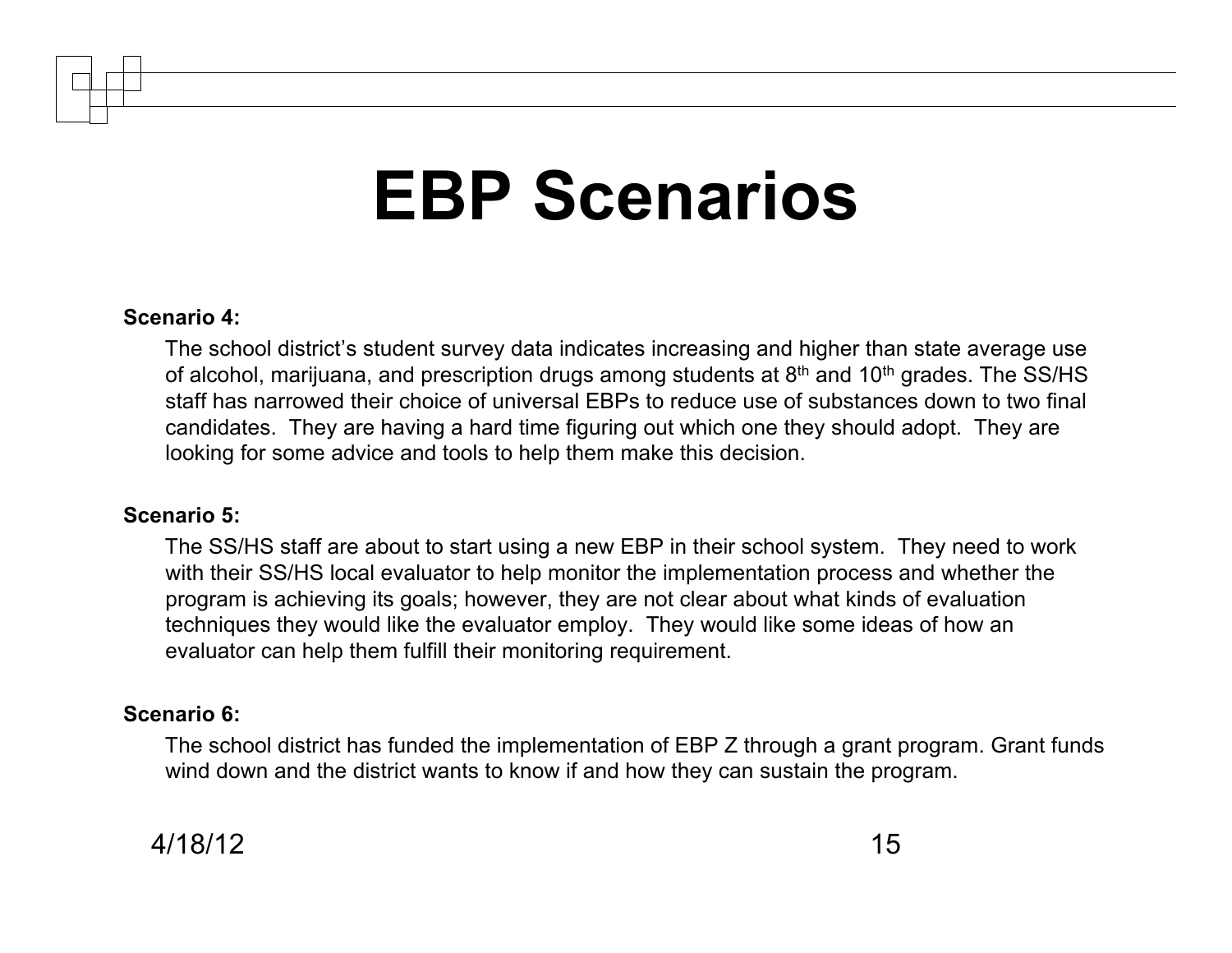# **Stage 1: Selection**

- You may be looking for an EBP or you may find that a program or practice you are already using does not address your current needs. At this point, you'll need to select a new EBP.
- Below are some concrete action steps compiled from best practices and from SS/HS project staff that may help you select appropriate EBPs.

#### **Action steps for successful program selection**

- **1. Conduct a Needs Assessment**
- **2. Identify Gaps**
- **3. Find Evidence-Based Programs or Practices**
- **4. Convene a Selection Committee**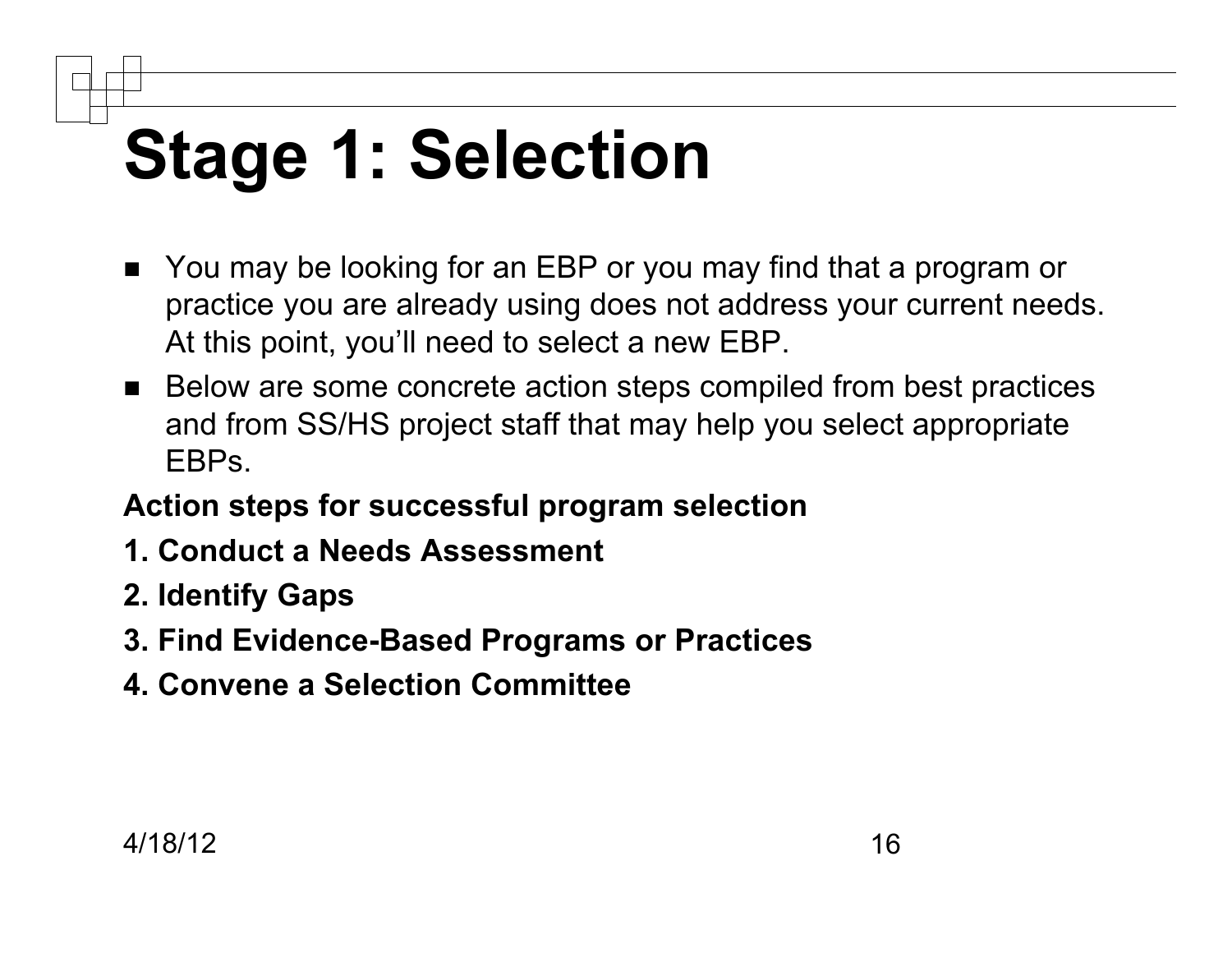### Some examples…

- In *selecting* EBPs, Putnam OH site SSHS program administrators choose several EBPs that would address documented needs.
- Convened group of teachers and administrators to choose which programs they wanted. Results: better ownership and sustainability.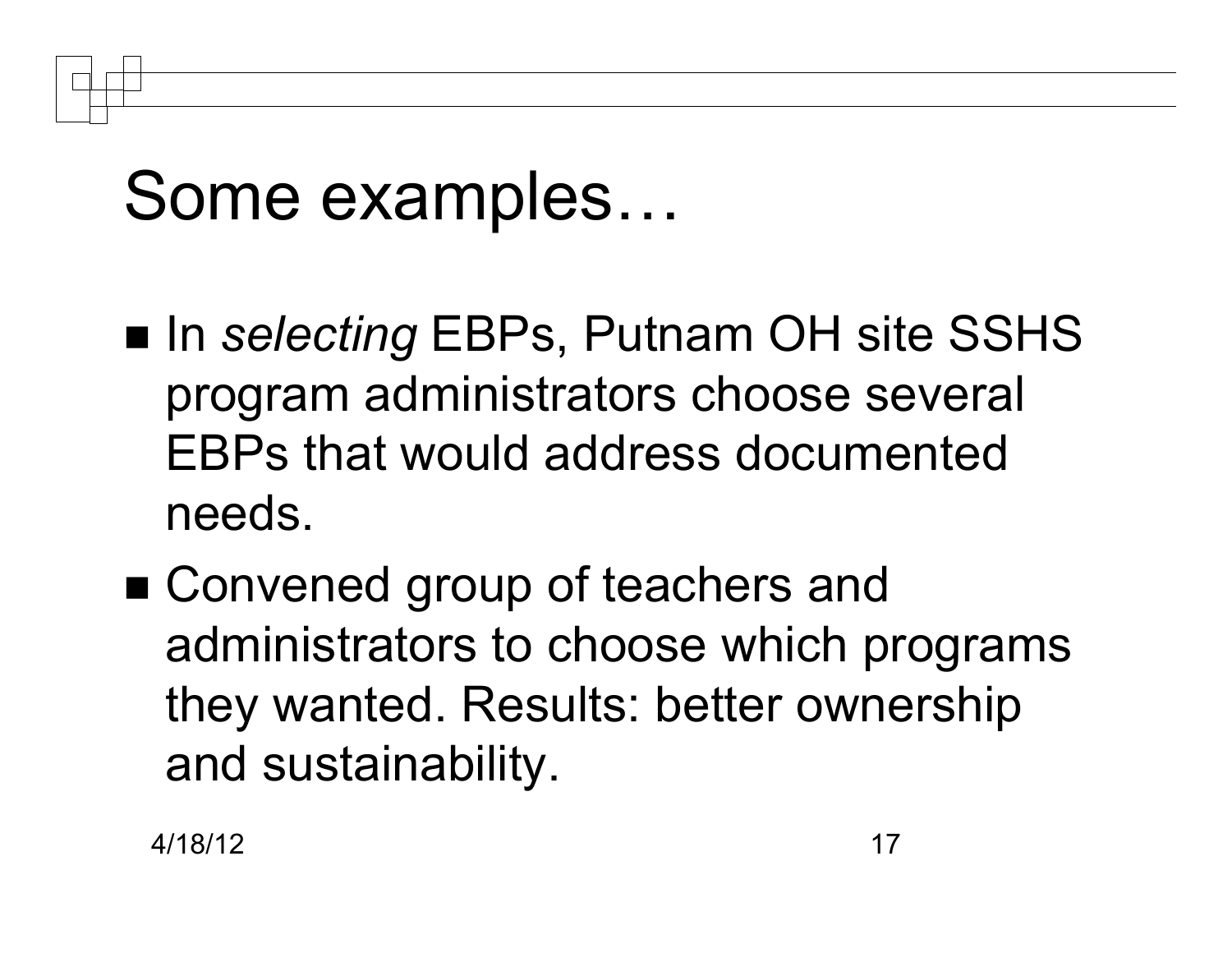# **Stage 2: Preparation**

Proper preparation is key to successful implementation of programs and practices. It is critical to:

- **E** Learn as much as you can about how the program is working in other communities
- **Engage key stakeholders to ensure a receptive environment**
- Find the best people to deliver the EBP
- **Provide implementers with adequate training and support to ensure** effective implementation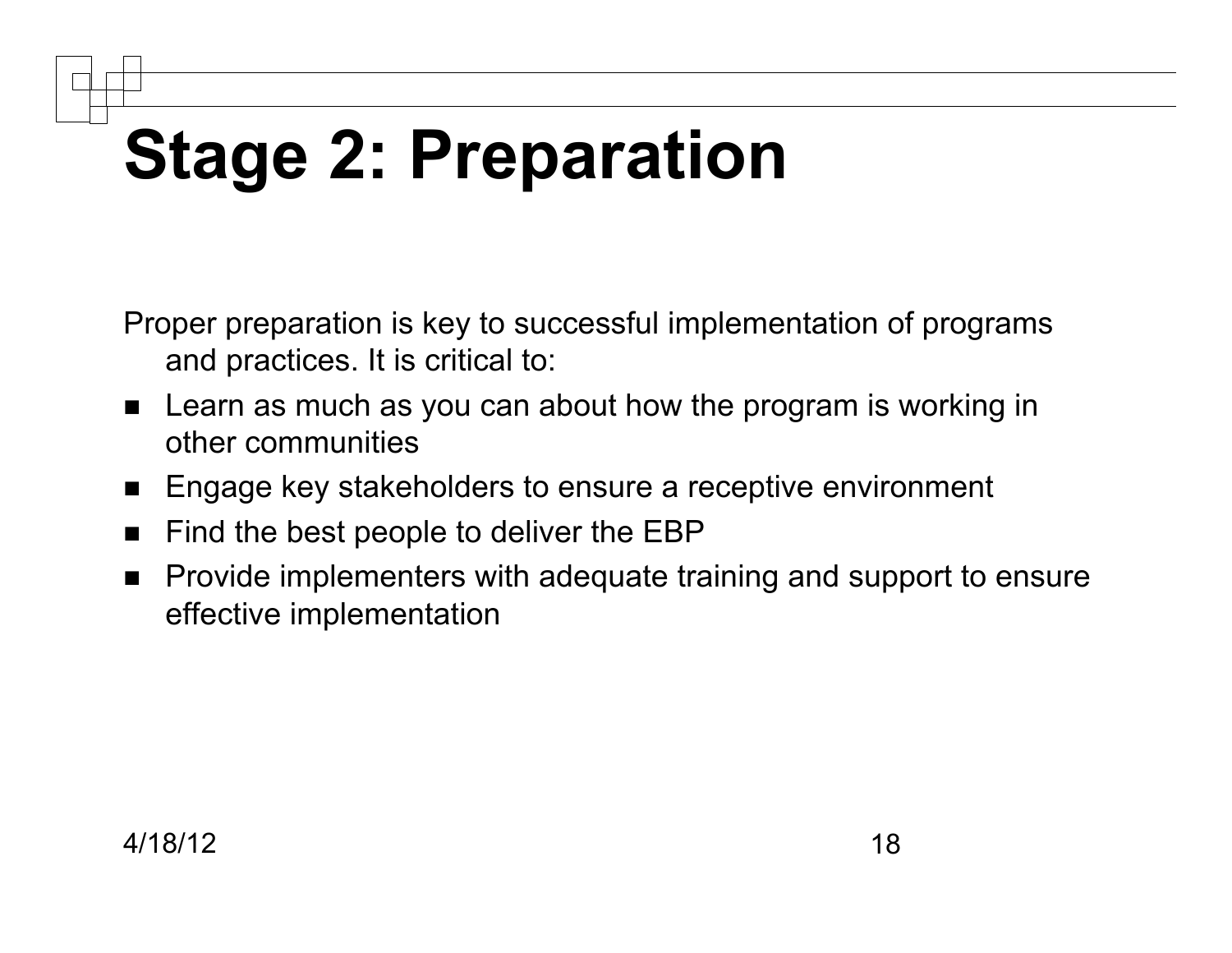# **Stage 2: Preparation (cont)**

■ Concrete action steps complied from best practices/interviews with current and former SS/HS project staff that may help you prepare….

#### **Action steps for successful program preparation**

- **1. Connect with Developer**
- **2. Visit Nearby Schools**
- **3. Involve SS/HS Partners**
- **4. Select Program Implementers**
- **5. Plan for Professional Development**
- **6. Pilot the Program**
- **7. Develop a Monitoring System**
- **8. Build Program Ownership**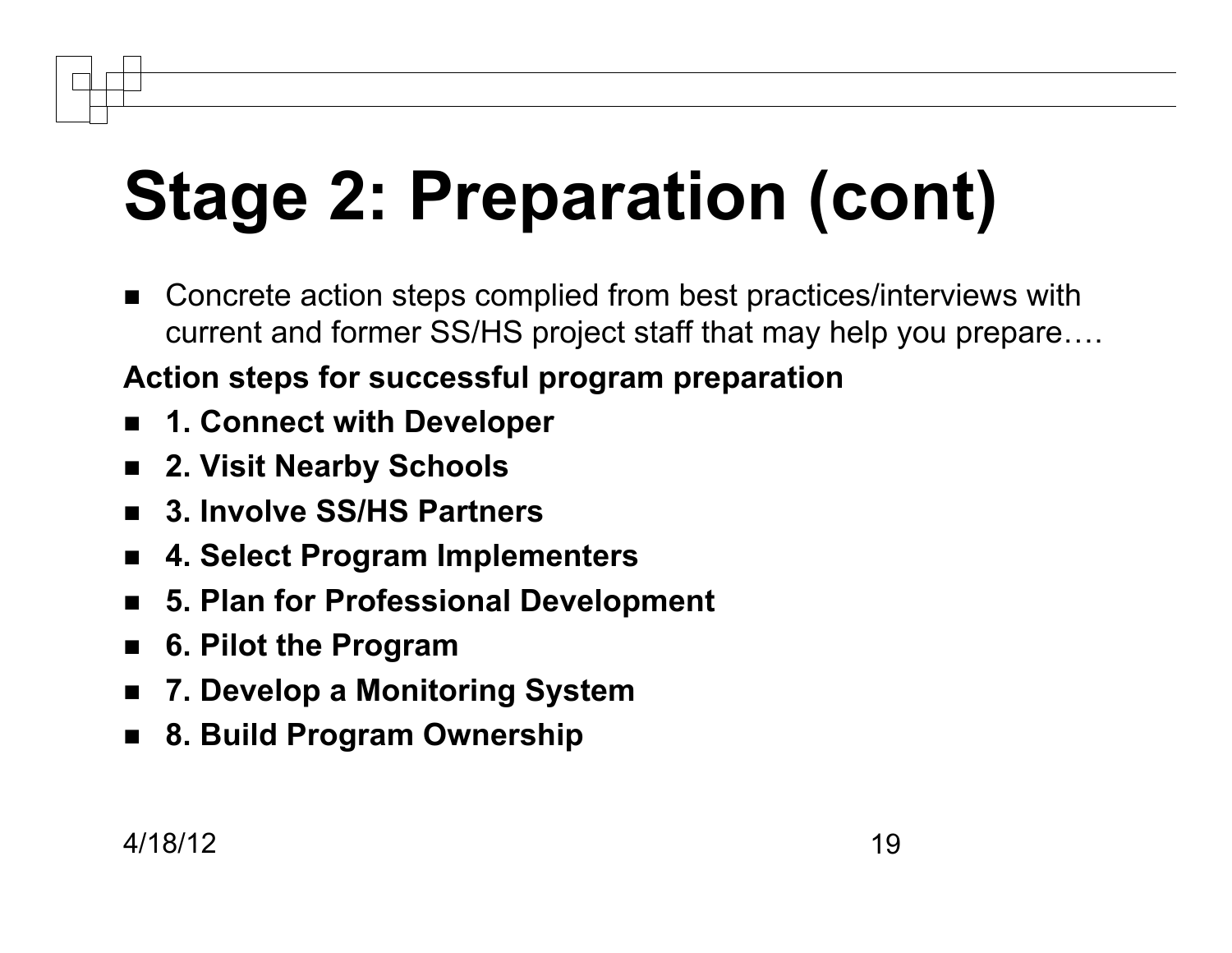### Some more examples…

- One underutilized action step is *building program ownership*. Another program when already overloaded with subject matter requirements!? Administrators don't require teachers to implement *all* of the programs in the initiative, instead allowing teachers to pick and choose programs based on their interests (fidelity).
- One strategy: *link programs to academic outcomes*. One project director convinced a group of influential teachers to pilot Second Step. Teachers experienced firsthand how Second Step helped reduce classroom behavioral problems which increased time on task and allowed them to spend more time on instruction, which led to better academic outcomes. Because of their influence, other teachers heard about the impact of the program on student achievement and were eager to implement Second Step.
- One site was able *to align outcomes with state standards* which really helped obtain buy-in and ownership of the program. 4/18/12 20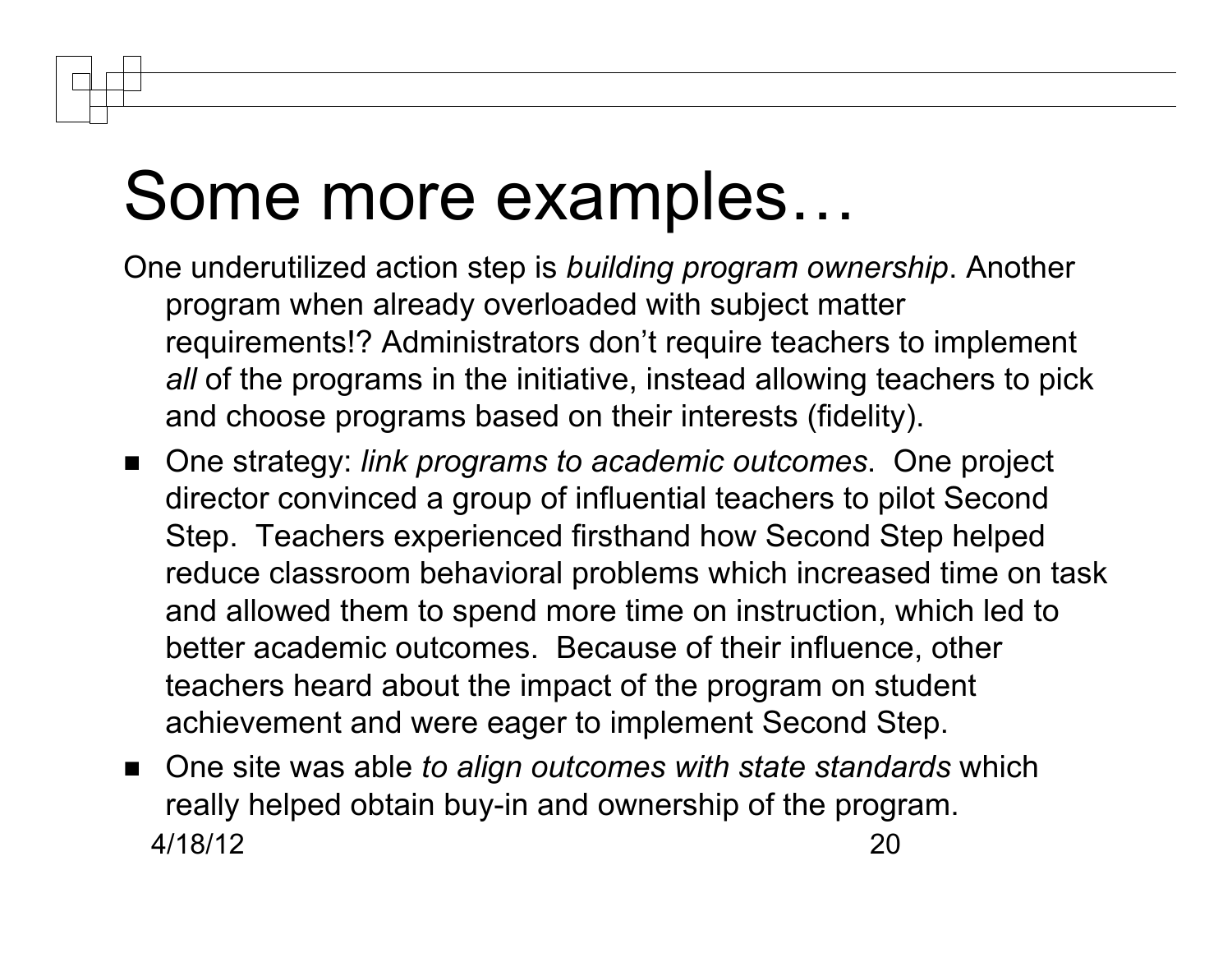## More examples…

- Obtain administrator *buy-in*. Adams County, CO brought together an administrator from each district. Too much for one person, so trained group from each district, identifying staff available, meeting regularly with evaluator.
- Fond du lac, WI piloted EBPs in schools where knew program would work. Word spread, more adopted. Success bred success. Administrators talked about in meetings. Showed climate surveys, and disciplinary referrals, which helped sell the program.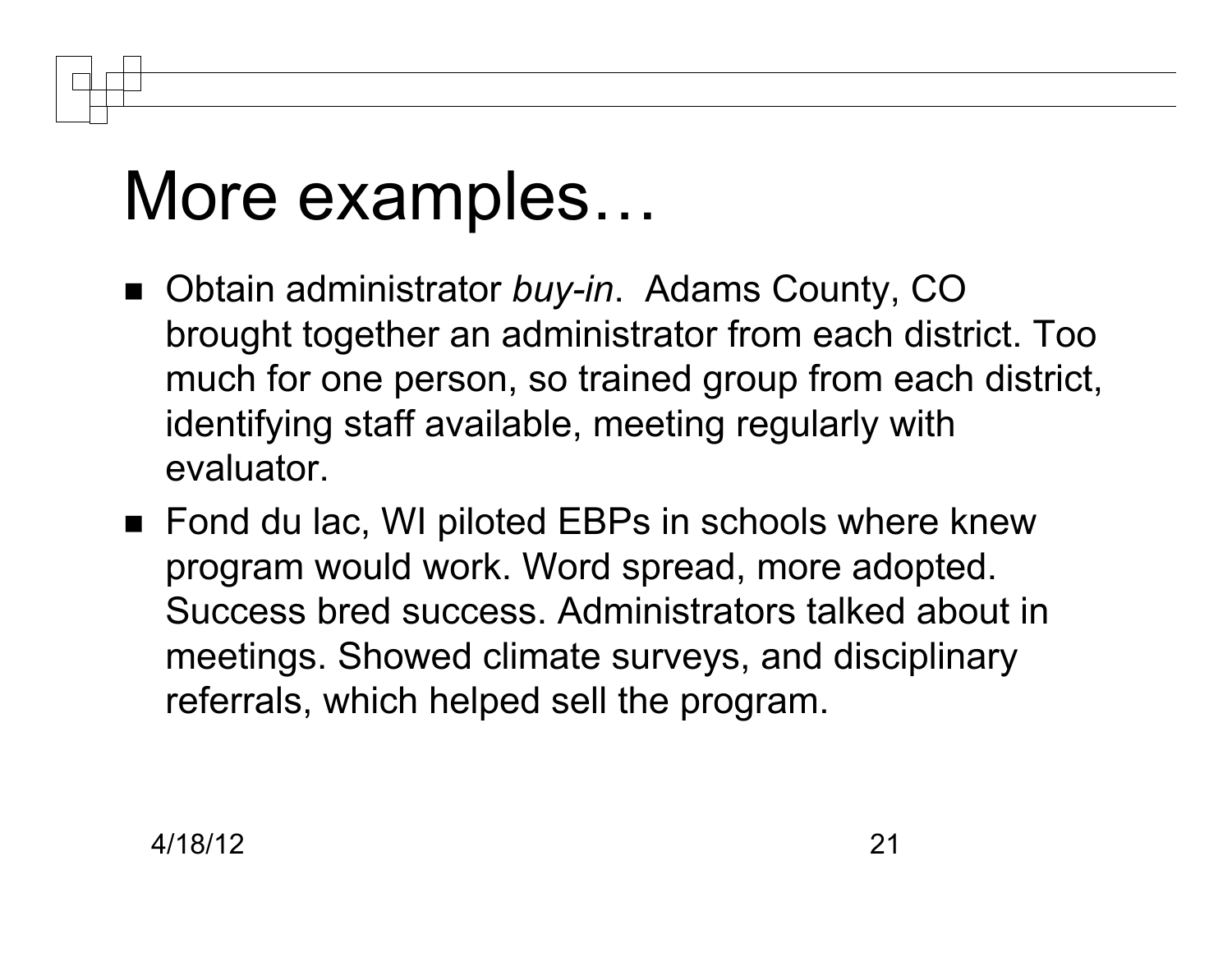## More examples…

- Charlottesville, VA focused on supporting teachers that were trained to build more capacity. Teachers selling to each other. Coffees to thank staff.
- New supt. had EBPs on his agenda, and all of a sudden principals and administrators on board.
- State SEL center aligned with state educational standards.
- Brought in coaches to help monitor fidelity.
- Santa Fe Project Director had input into district's strategic plan. Included EBPs into the district's plan.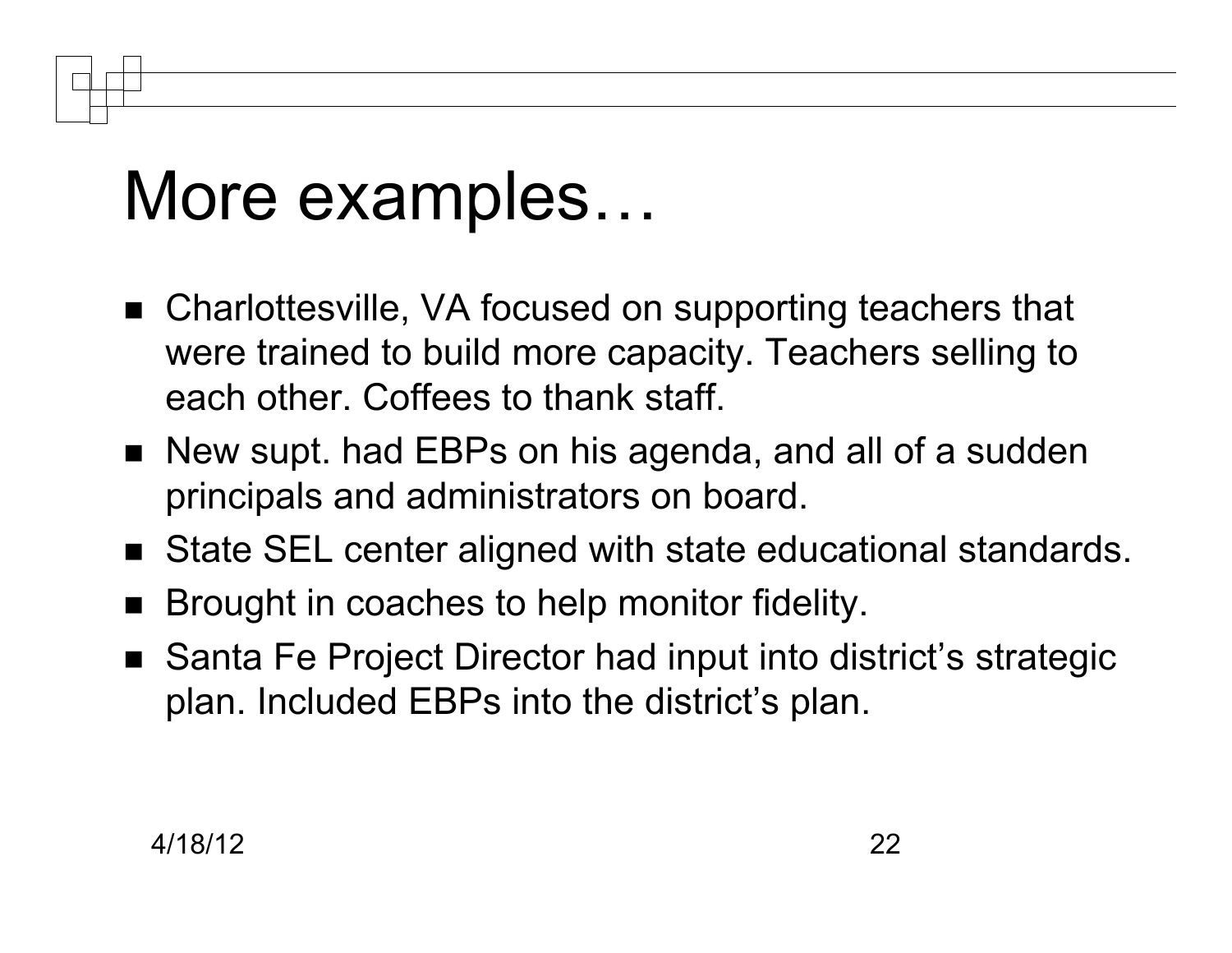# **Stage 3: Implementation**

Effectively implementing your EBPs involves anticipating or identifying problems and challenges and responding to them before they affect your desired outcomes.

Action steps compiled from best practices/interviews with current and former SS/HS project staff:

- **1. Monitor Implementation**
- **2. Provide Ongoing Professional Development**
- **3. Utilize Key Supports**
- **4. Collect Data**
- **5. Build Sustainability**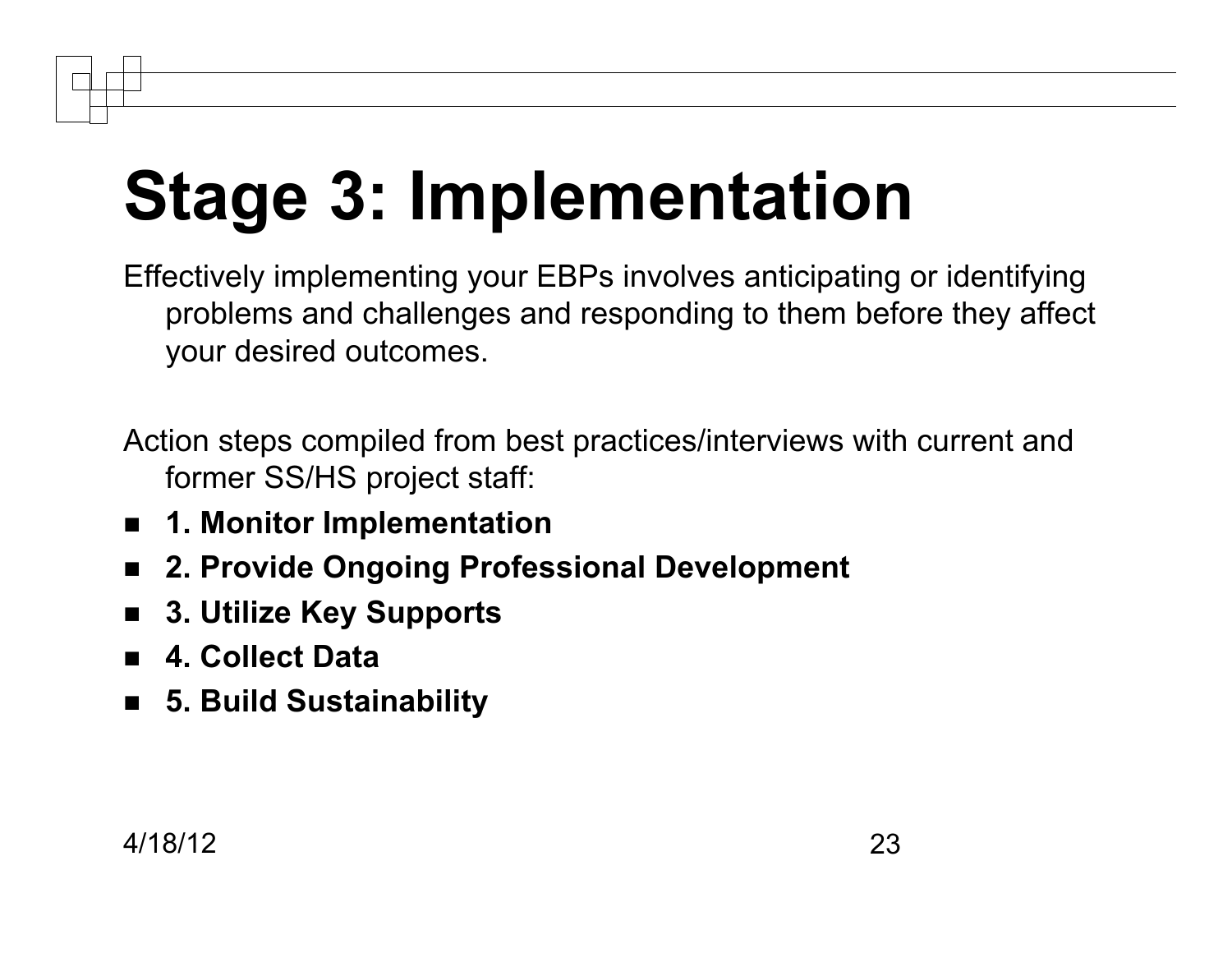## More examples…

■ Chicago SSHS site used MOUs to obtain buy-in from school principals, implementation uneven. Developed system with individual schools signing MOUs outlining SSHS initiative practices, responsibilities of schools, number of trainings, and the expectations to implement.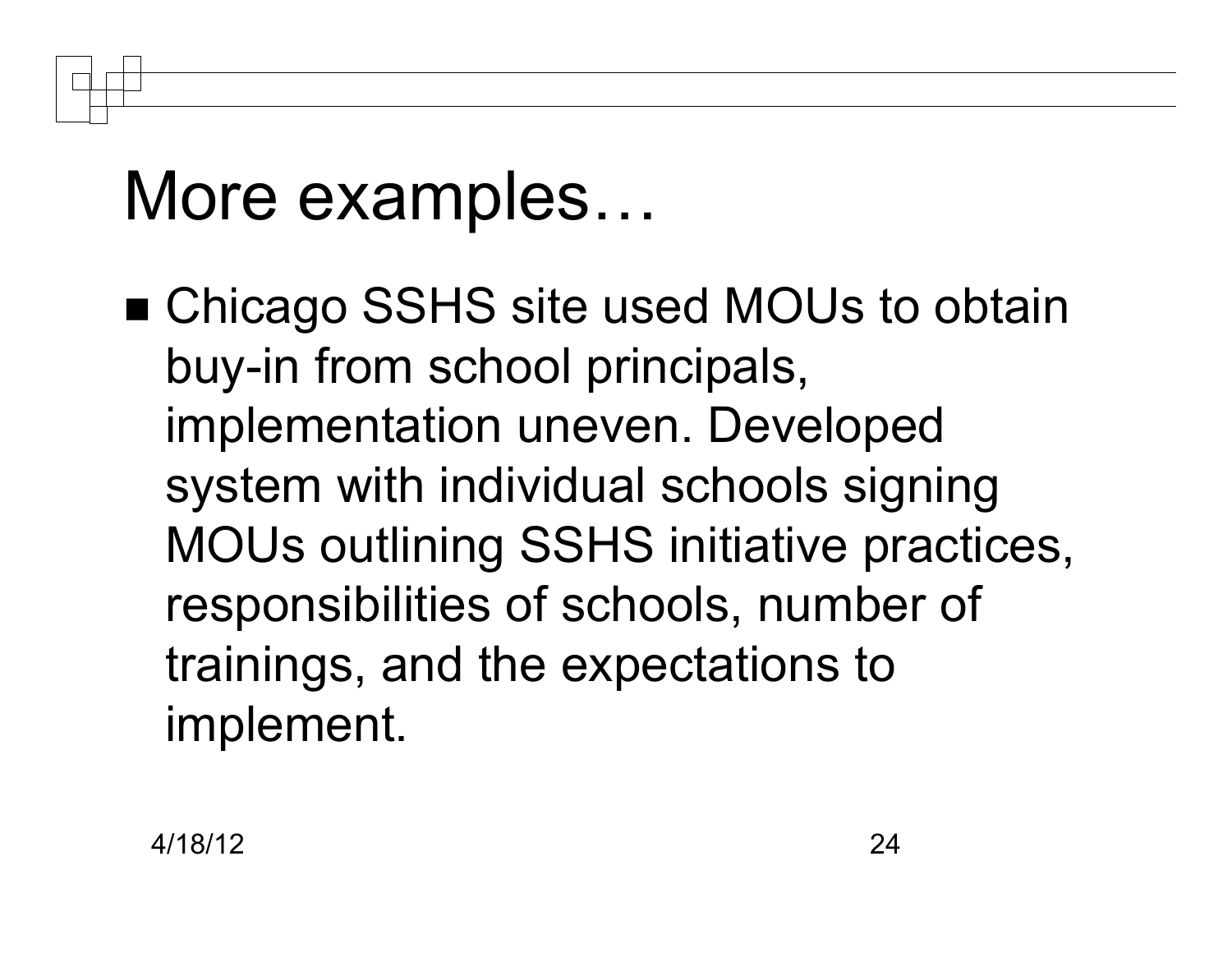## More examples…

- Provide *professional development* opportunities in the EBP so teachers gain skills to feel more competent and capable of implementing the program well which leads to greater ownership and responsibility for implementing well.
- Planning and providing for professional development can be a challenge due to already packed schedules and time constraints.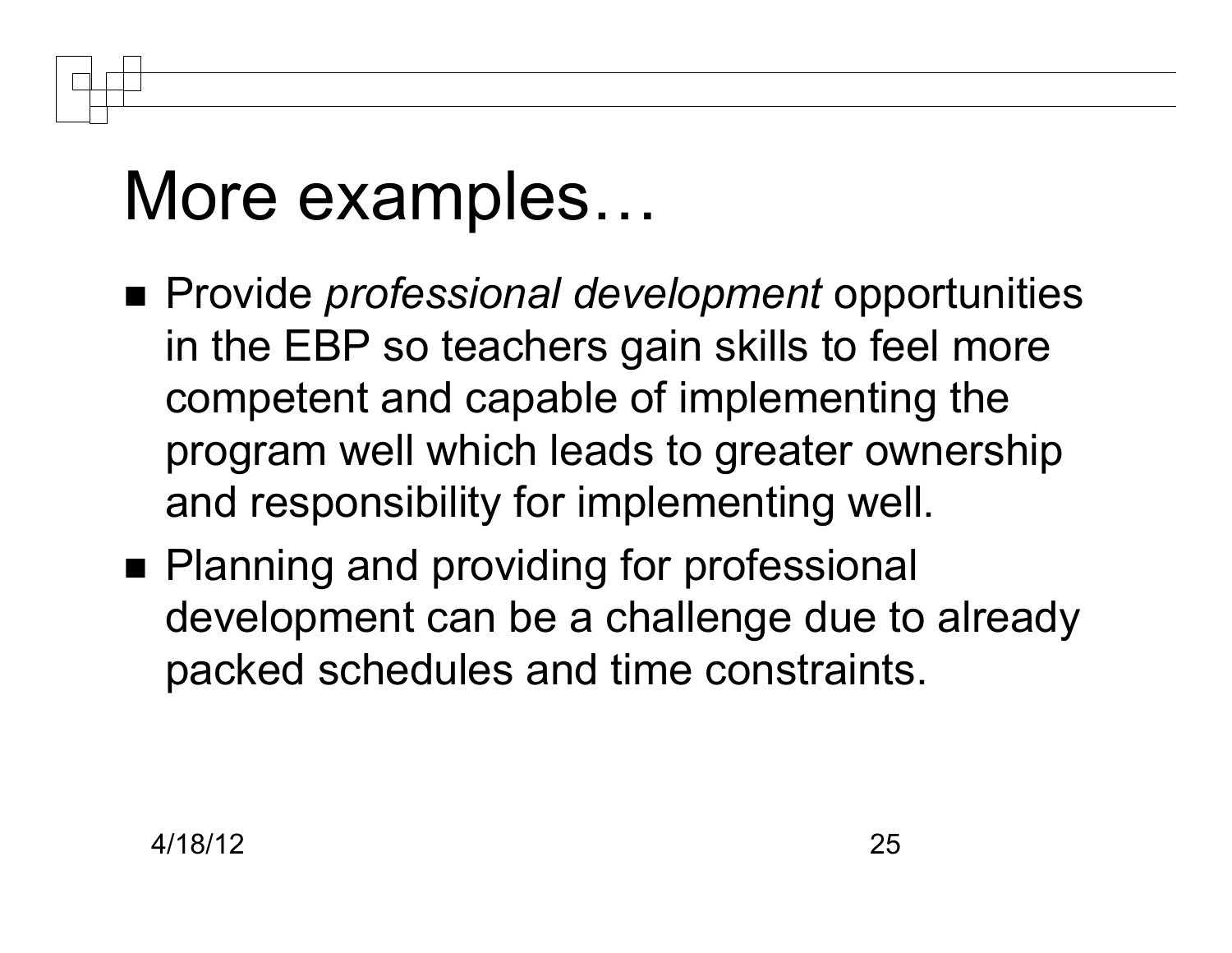## More examples

- Using an implementation checklist to *monitor program fidelity* (to help project directors who are often consumed with other seemingly more pressing tasks, so that monitoring and evaluation are often an afterthought). Using checklist to go through preparation stages and go through troubleshooting.
- Chicago site implemented a district-wide monitoring system because each school was doing it differently. Collected data from each program and showed real-time results.
- Allentown, PA partnership with Devareaux behavioral health organization which provides coaches to teachers (monthly meetings), as well as collect data and analyze it.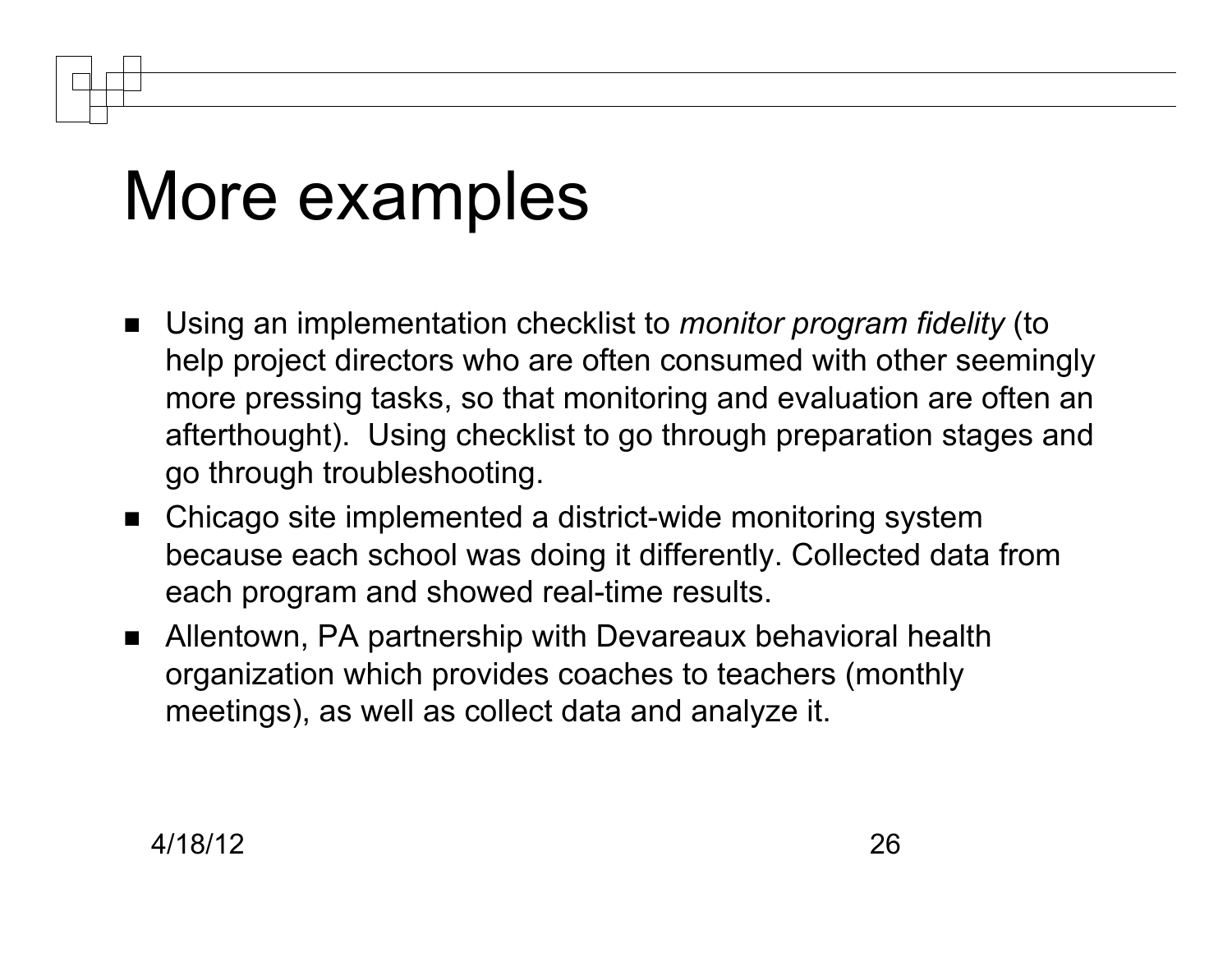## More examples

- Use *program data* to garner buy-in and ownership for the program. Share data with key stakeholders to build program ownership.
- Use data to better meet the needs of their student population, including needs of minority population.
- Chicago held training afterschool as part of *professional development* after teachers were engaged with EBP, so the problem solving was meaningful.
- One school meets once a month to talk about what they were struggling with. Built into the schedule so will continue. Also built in quarterly meetings across the district to have meetings across schools to share learnings about implementation fidelity.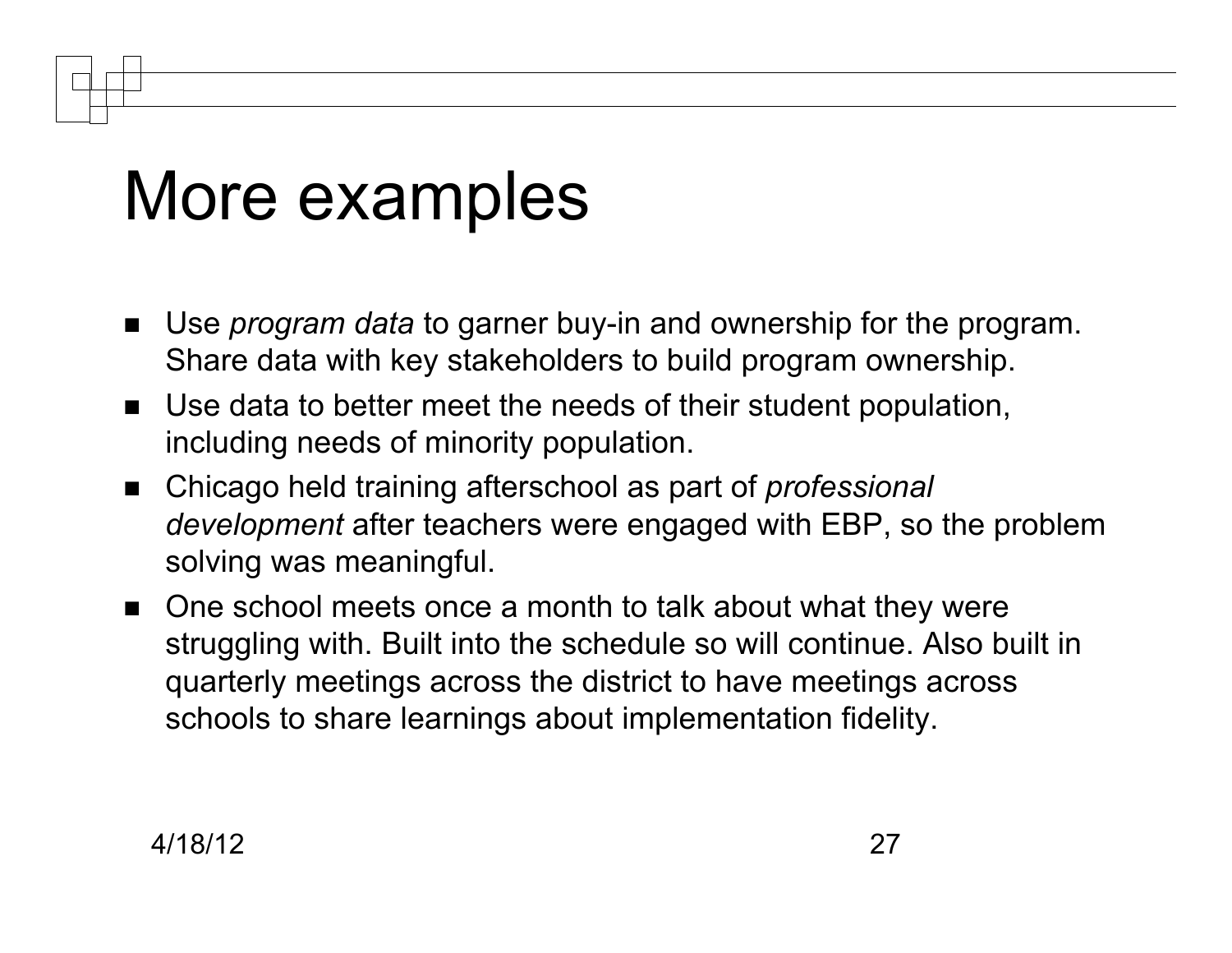## More examples

- Charlottesville, VA has afterschool meetings which are facilitated conversations about program implementation. Raffle door prize of book related to the work.
- Eudora KS got CEU credit for staff, which was an added bonus.
- One site formed a strong relationship with the local media so that program activities and successes were known throughout the community which garnered community ownership in the program and facilitated public support for the program.
- Santa Fe Public Schools was able to align their programs with the strategic plan for the school district.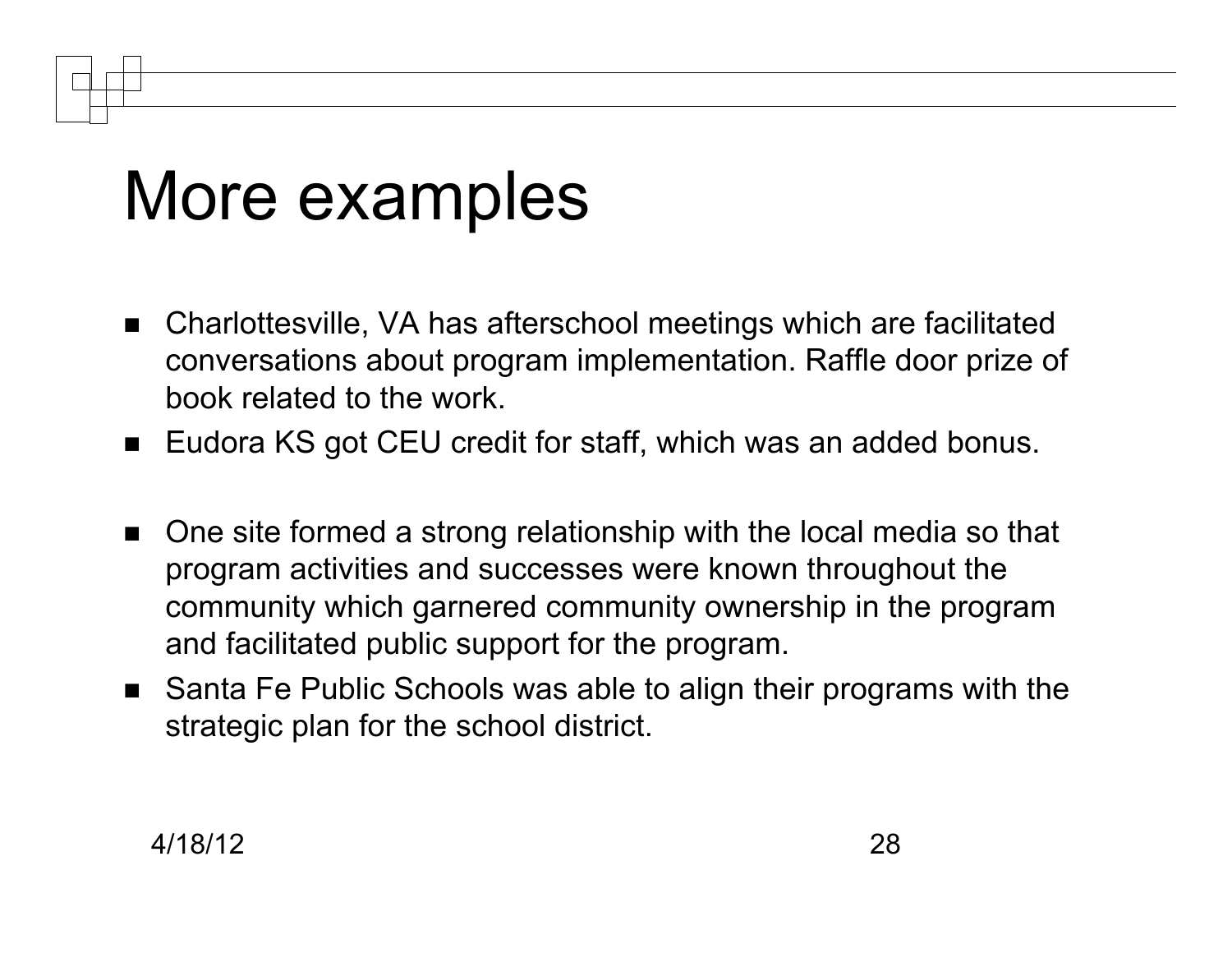### Even more examples…

- One SS/HS site implementing PBIS decided to show how important the program was by carving out time for teachers in each school to meet monthly to share successful strategies, talk about challenges, and brainstorm new strategies for addressing challenges.
- One site built in *professional development* by breaking it up over several weeks.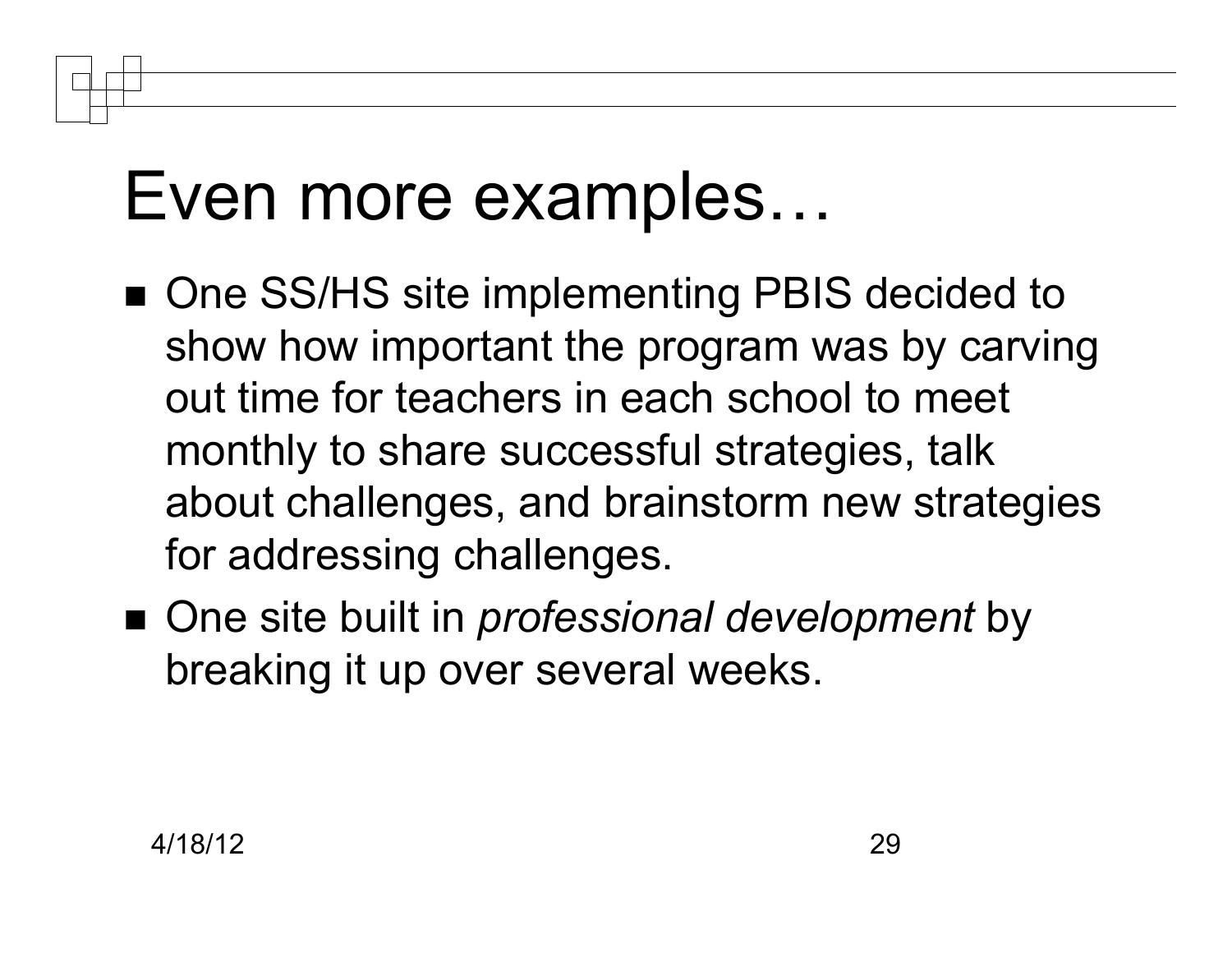#### Assess EBP Implementation – Are You at Full Operation?

- EBP(s) continue to fit with population, school and community needs
- **Infrastructure to support implementation of** EBP(s) in place and operating effectively
- EBP(s) implemented with as great a degree of fidelity as possible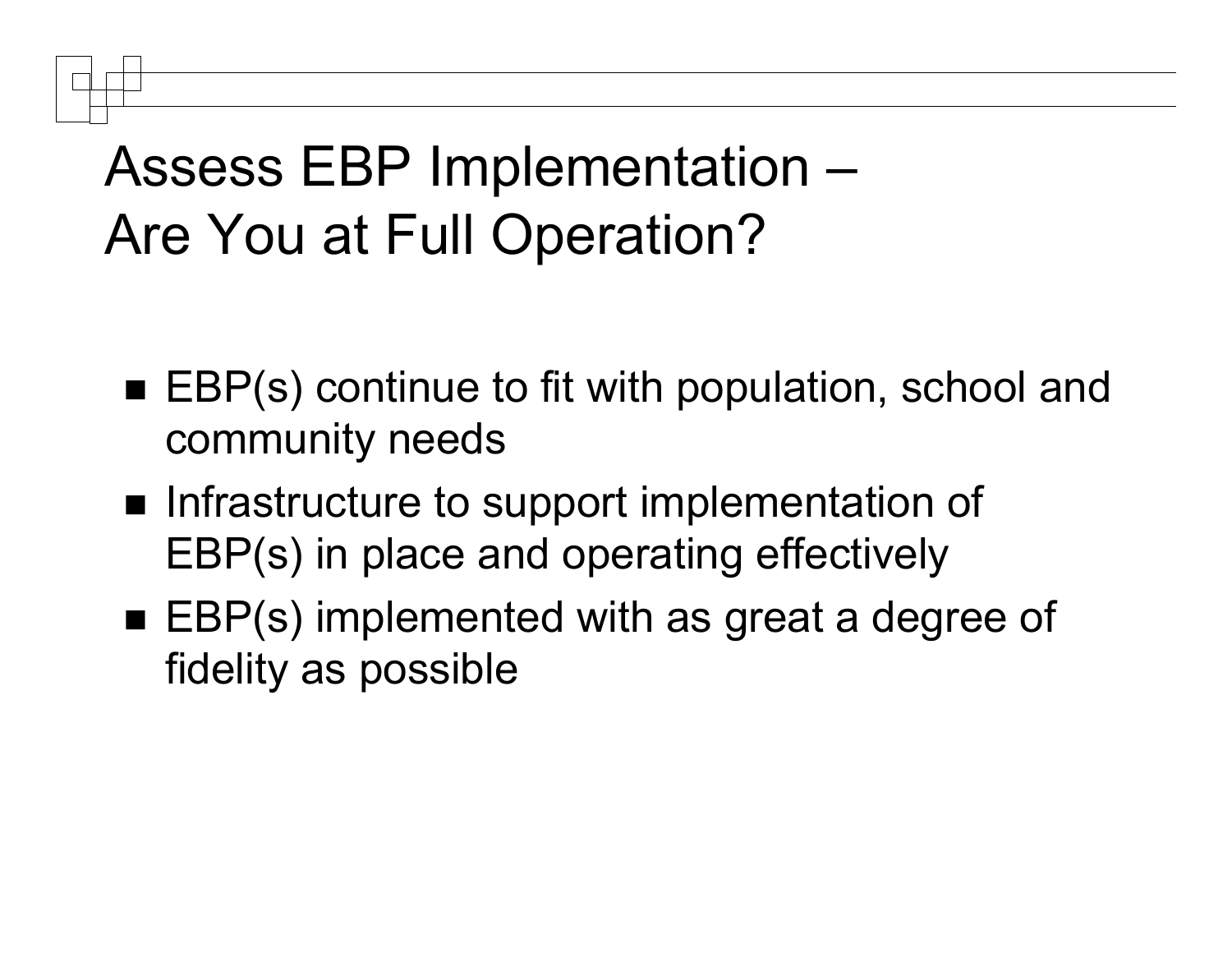#### Prioritize Functions of EBPs

- Functions align with each of the problems/needs for each targeted age group and diverse student population
- Functions are in place at universal, targeted and indicated levels
- Address any gaps or overlap in programming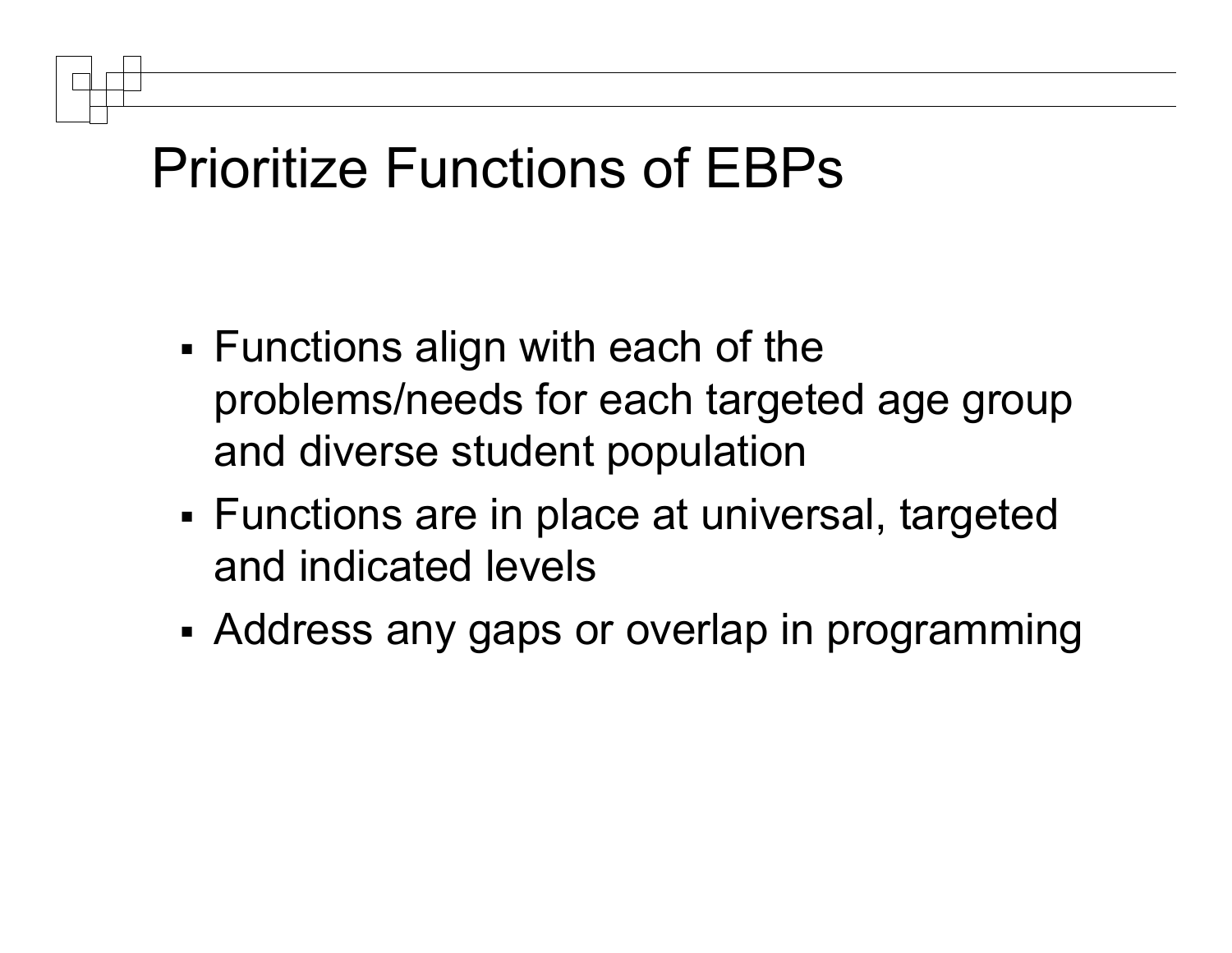#### Functions and Needed Resources Inform Strategies to Sustain

- Consider gaps and overlap, fewer or different programs
- I Identify system supports for continued EBP implementation – training, coaching, time, administrative support, data collection and use in decision-making
- **IDENTIFY** continued costs, financing needed and potential funding available
- Obtain commitment to programs or improvements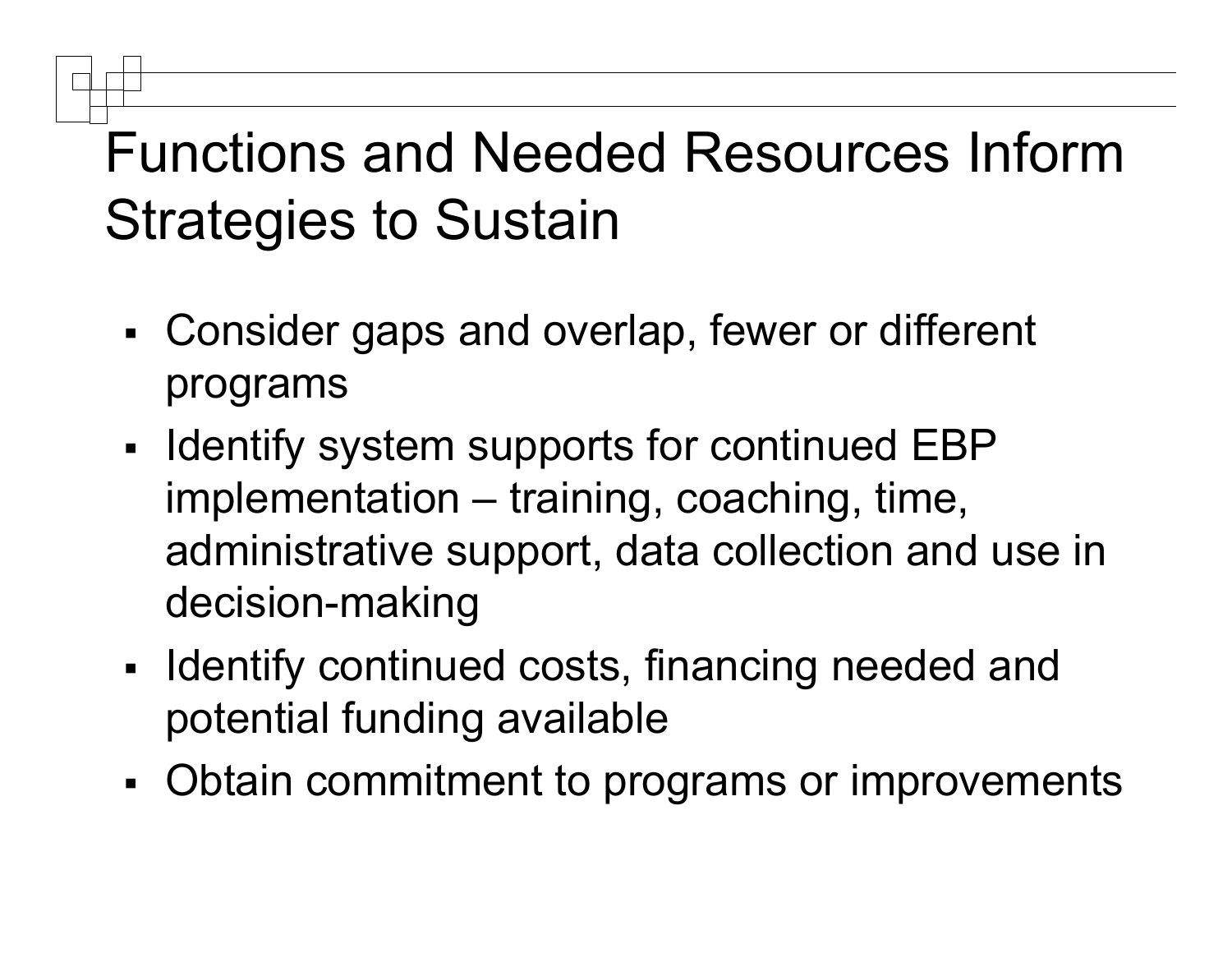## Tools

- **EBP Comparison Tool**
- **EBP Fact Sheets**
- **EBP Implementation Checklist**
- **EBP Resource List**
- Grantee Locator
- **Example 2 Engine Engine Strategies for Sustainability**
- **Logic Model**
- **Needs Assessment Planning Worksheet**
- Resource Mapping Tool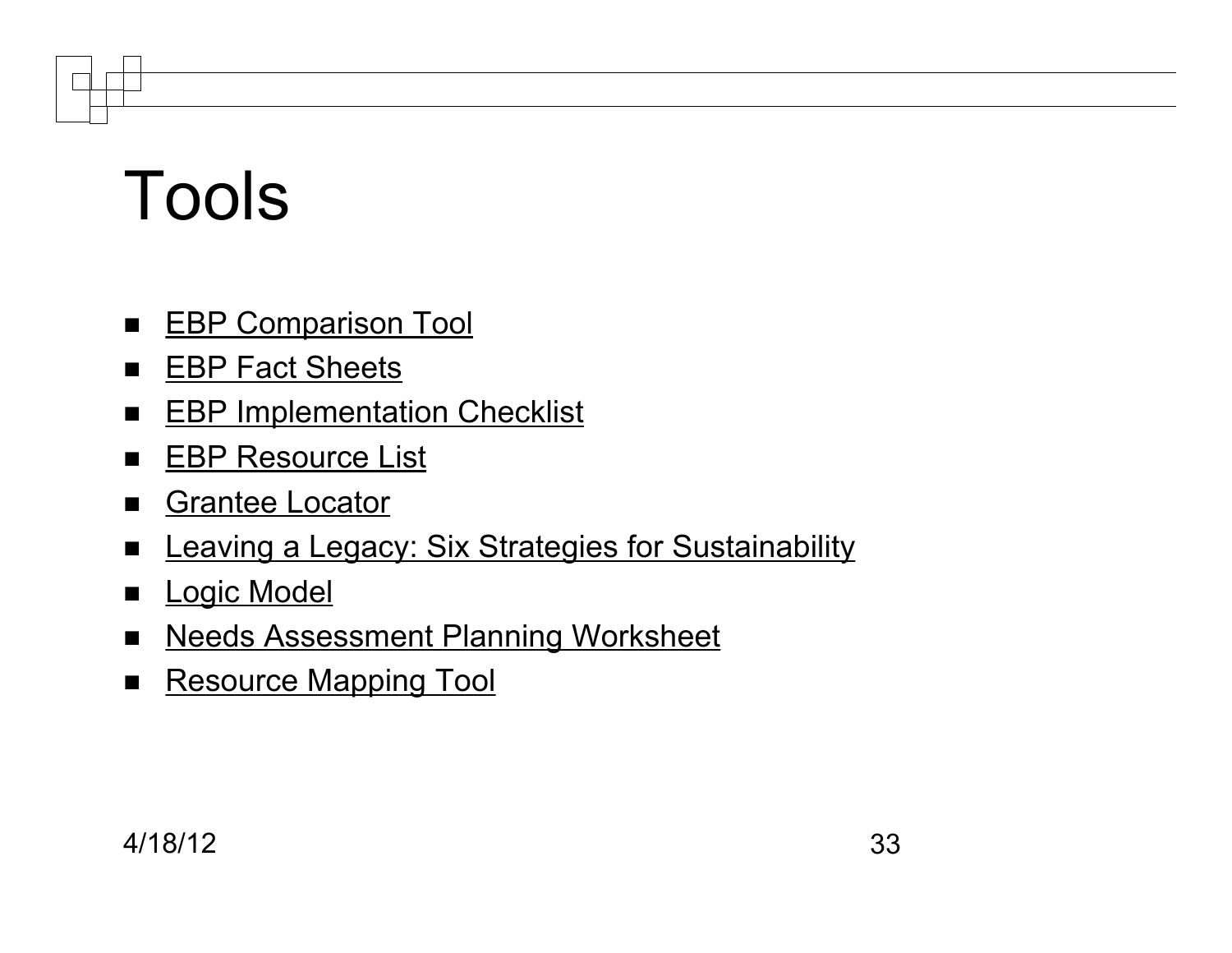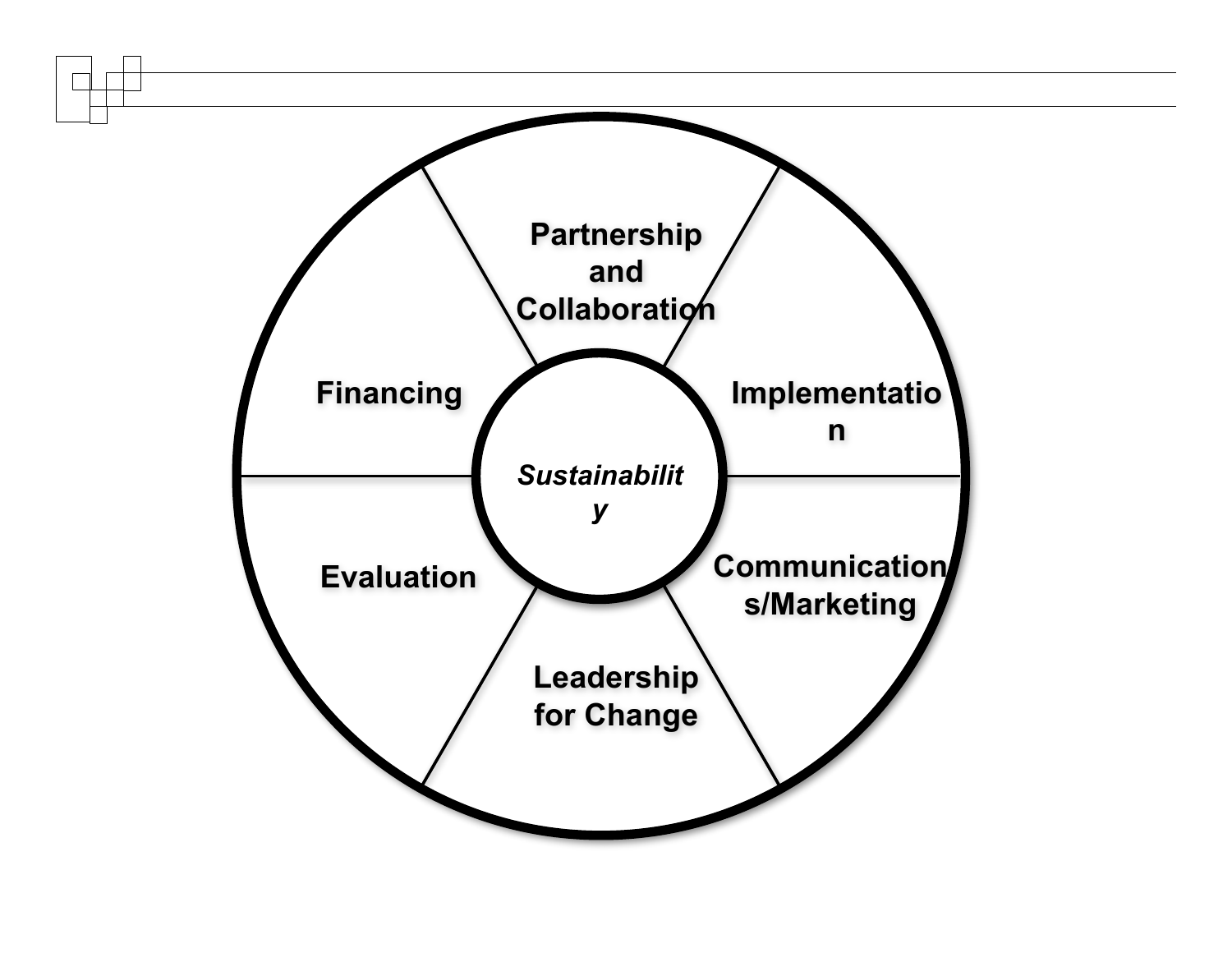#### **Program and Resource Mapping Tool**

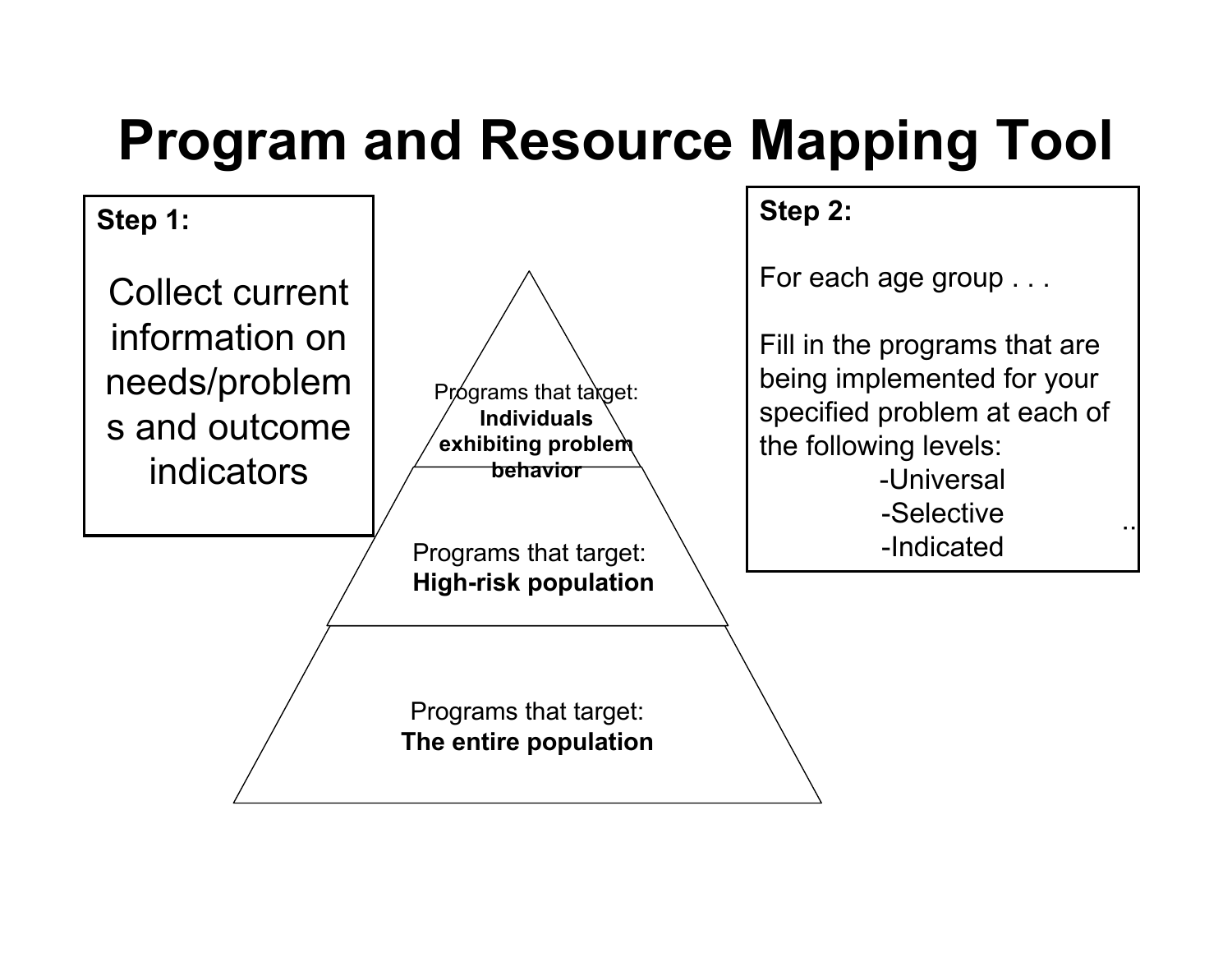#### Example: **Elementary School K-6 Pyramid**

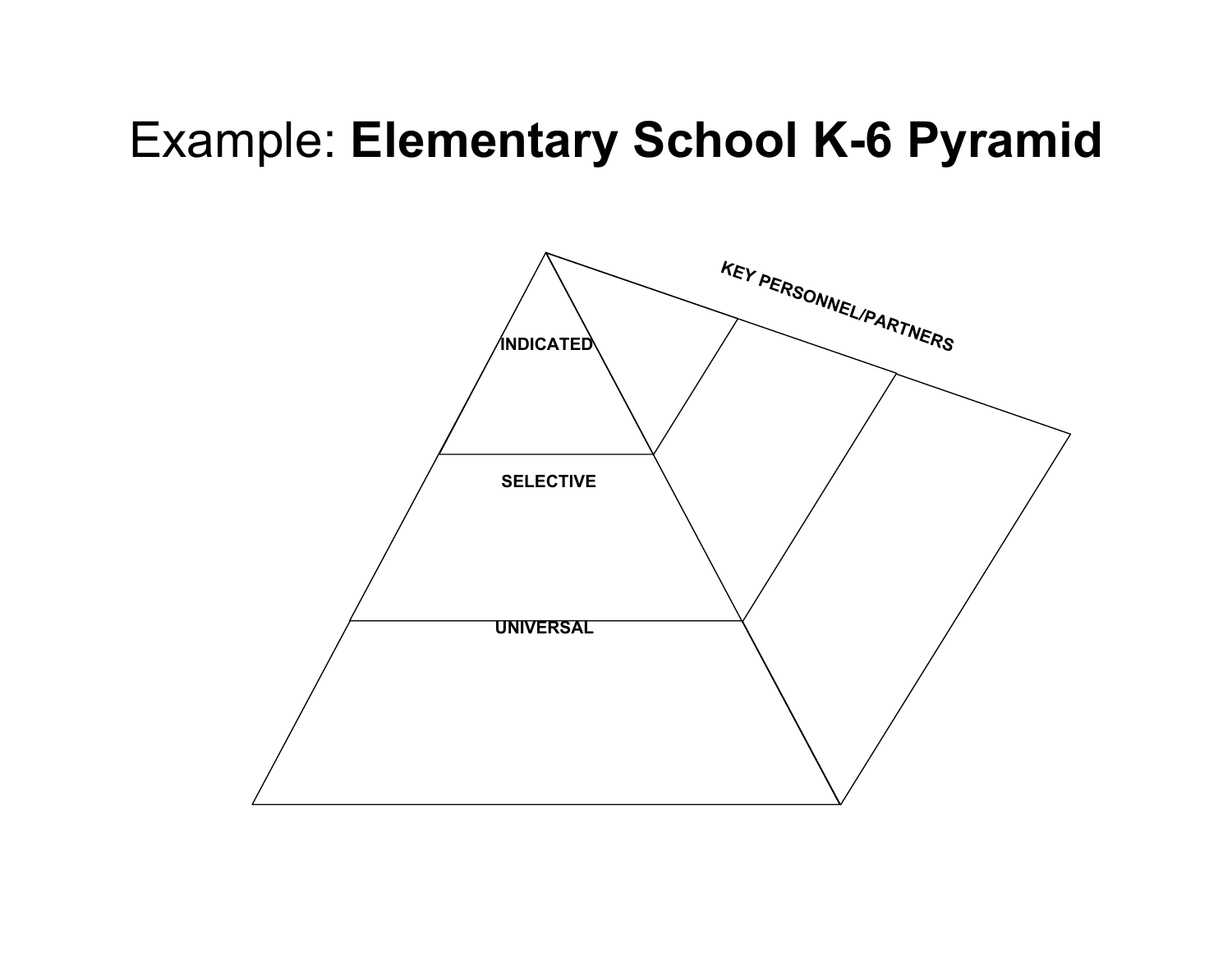#### **Elementary School K-6**

#### **Needs/Problems Continuing to be of Concern:**

-High rates of office discipline referrals at all school levels -High truancy rates at all school levels -High rates of fighting at all school levels -High rates of bullying behavior at all school levels -Low student perception of caring adults at school

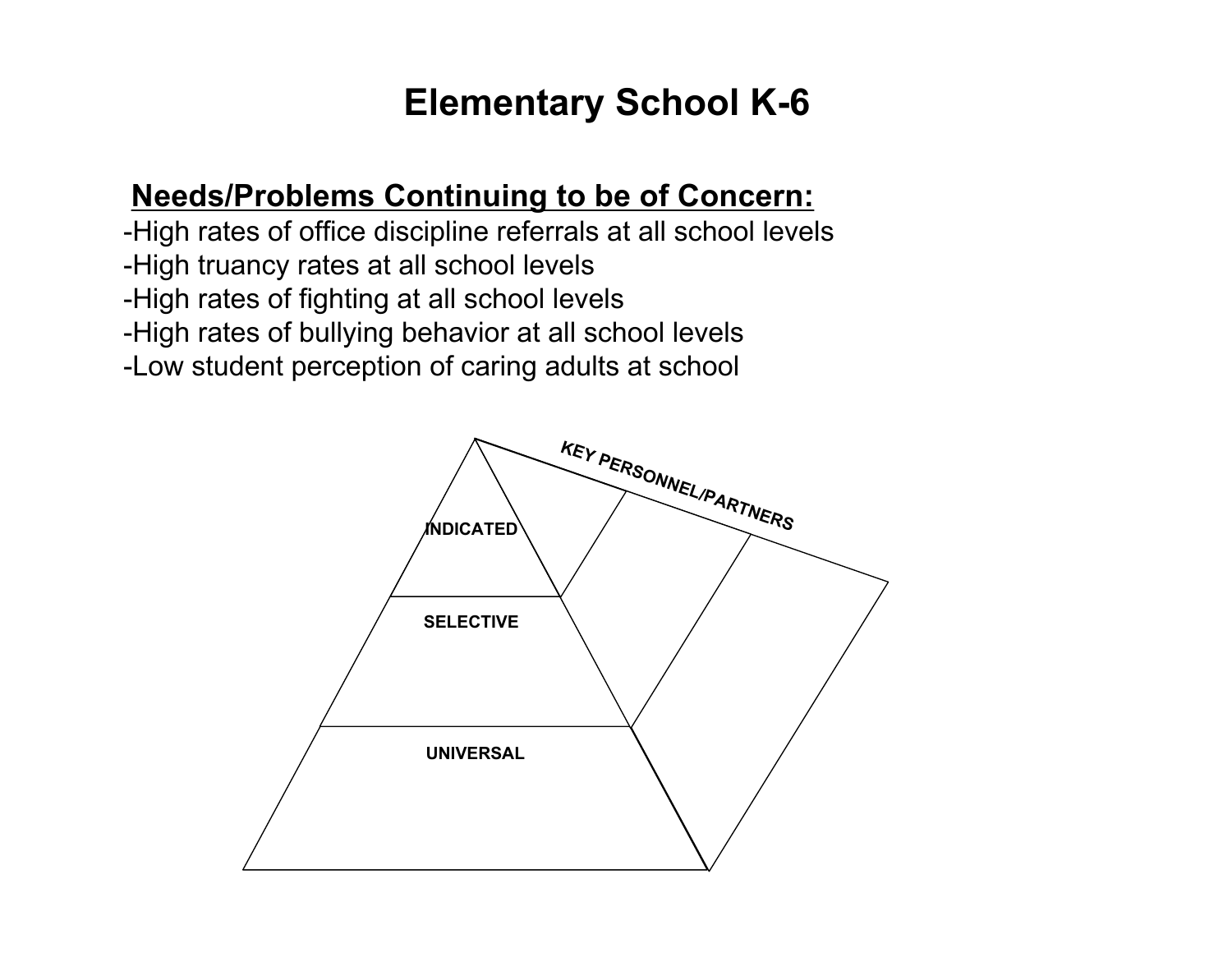#### **Elementary School K-6**



#### **Examples of Objectives/outcome indicators:**

-Decrease the percentage of 4-12 grade students who did not go to school on one or more days during the past 30 days because they felt unsafe at school or on their way to and from school.

-Decrease the percentage of students in all grades who are absent more than 5 days in the school year.

-Decrease the percentage of 4-12 grade students who report being bullied school in the past 12 months.

-Decrease the percentage of 4-12 grade students who have been in a physical fight on school property in the past 12 months.

-Decrease the rate of office behavioral referrals in 4-12 grades.

-Increase the percentage of 4-12 grade students who report having an engaged and supportive adult at school.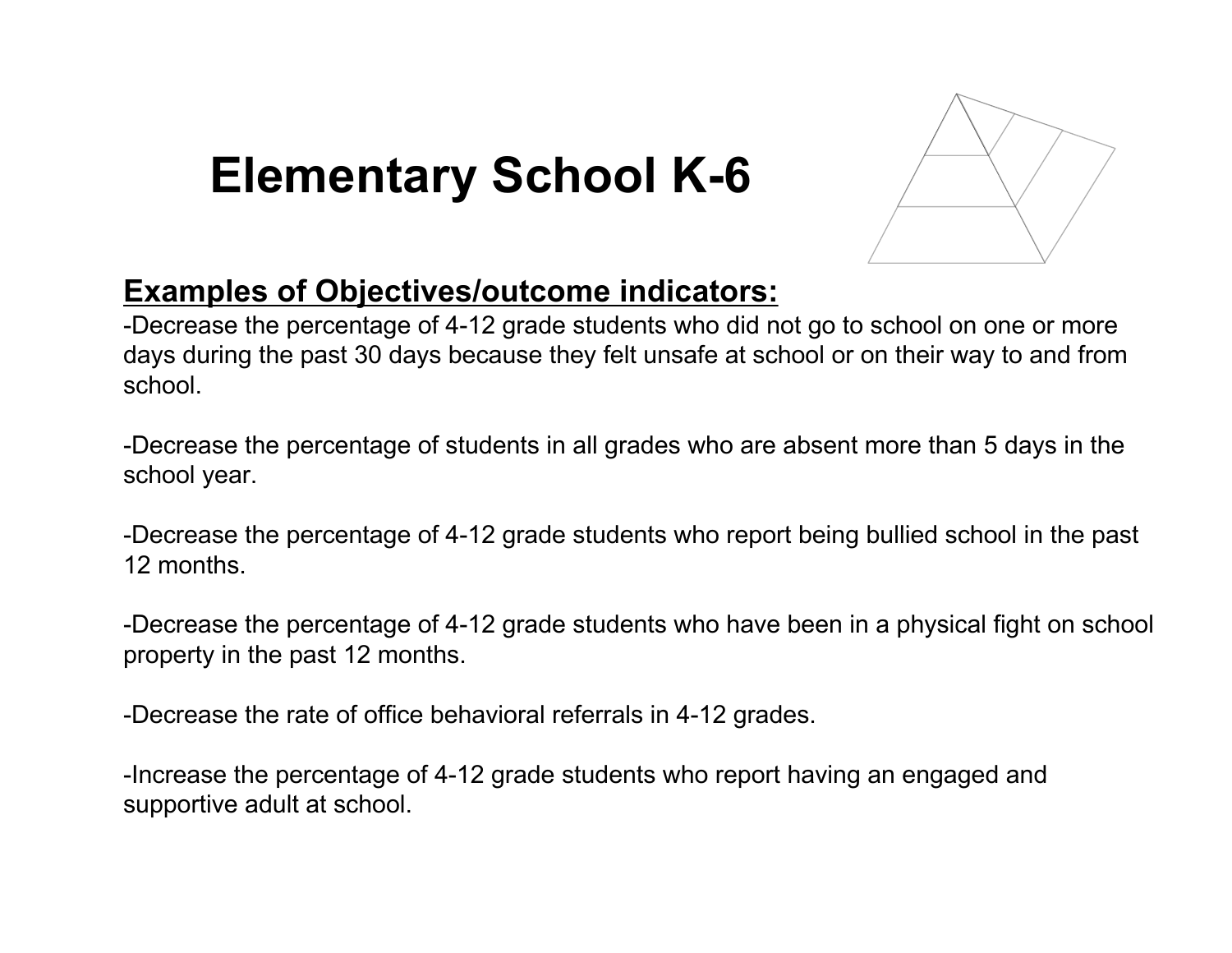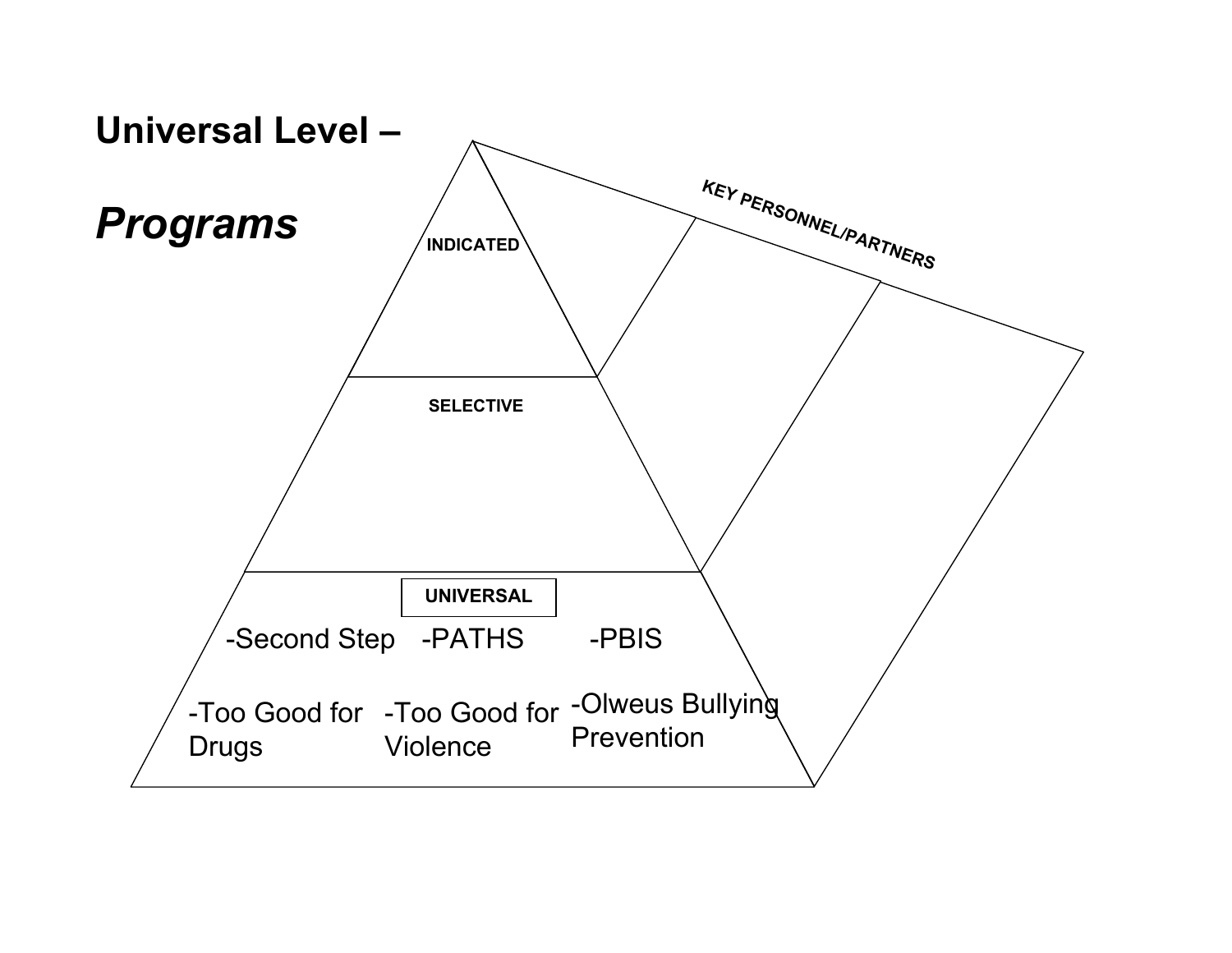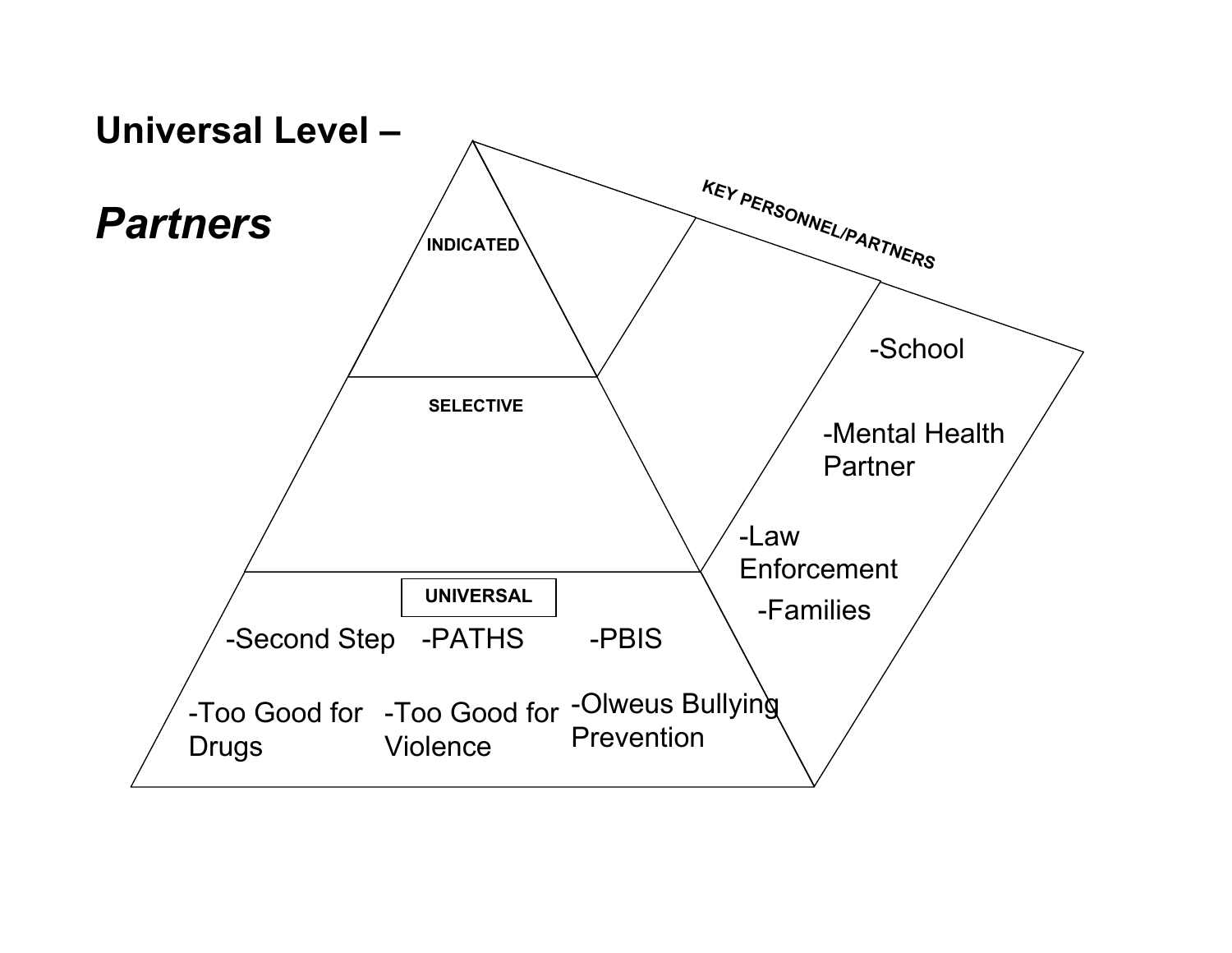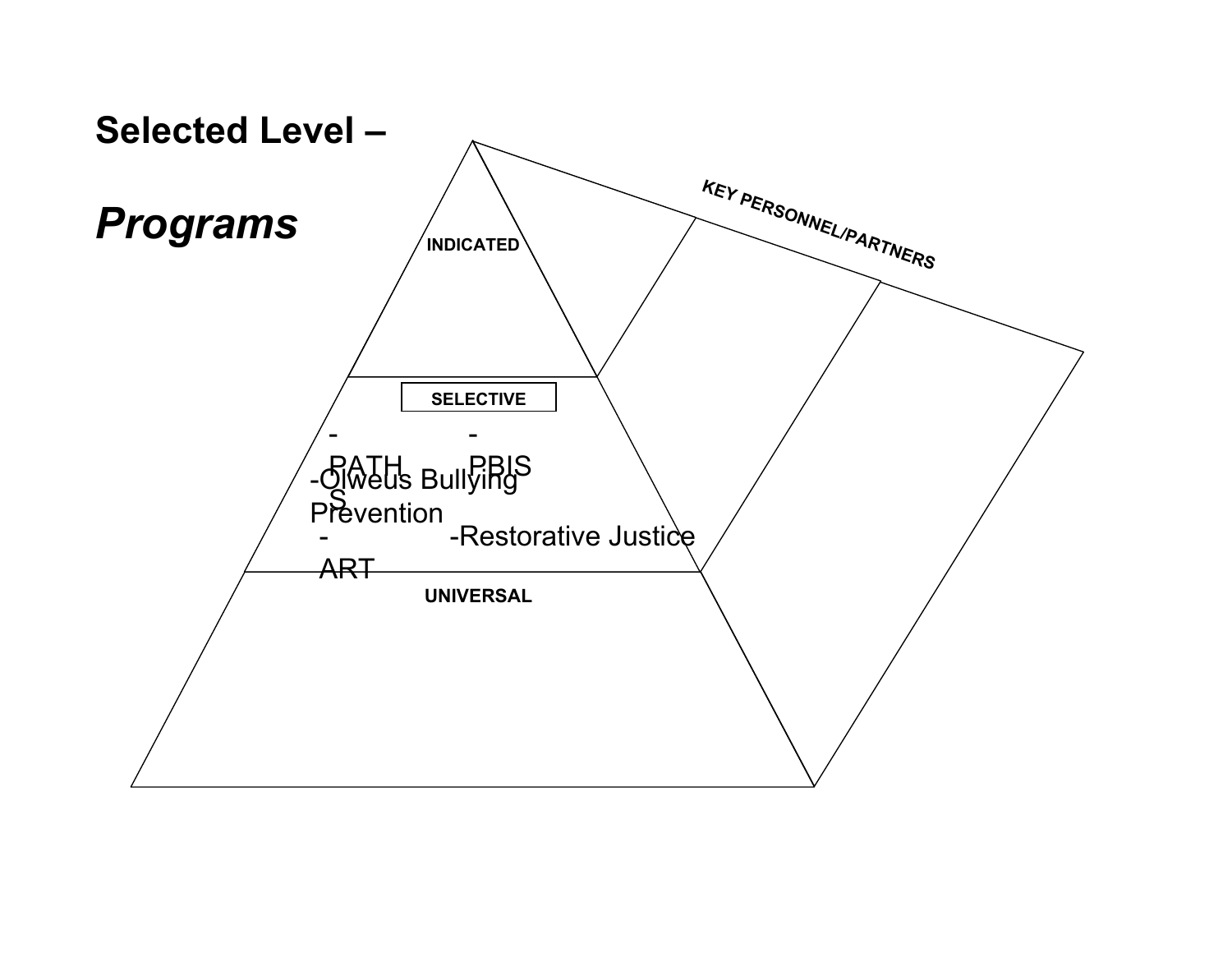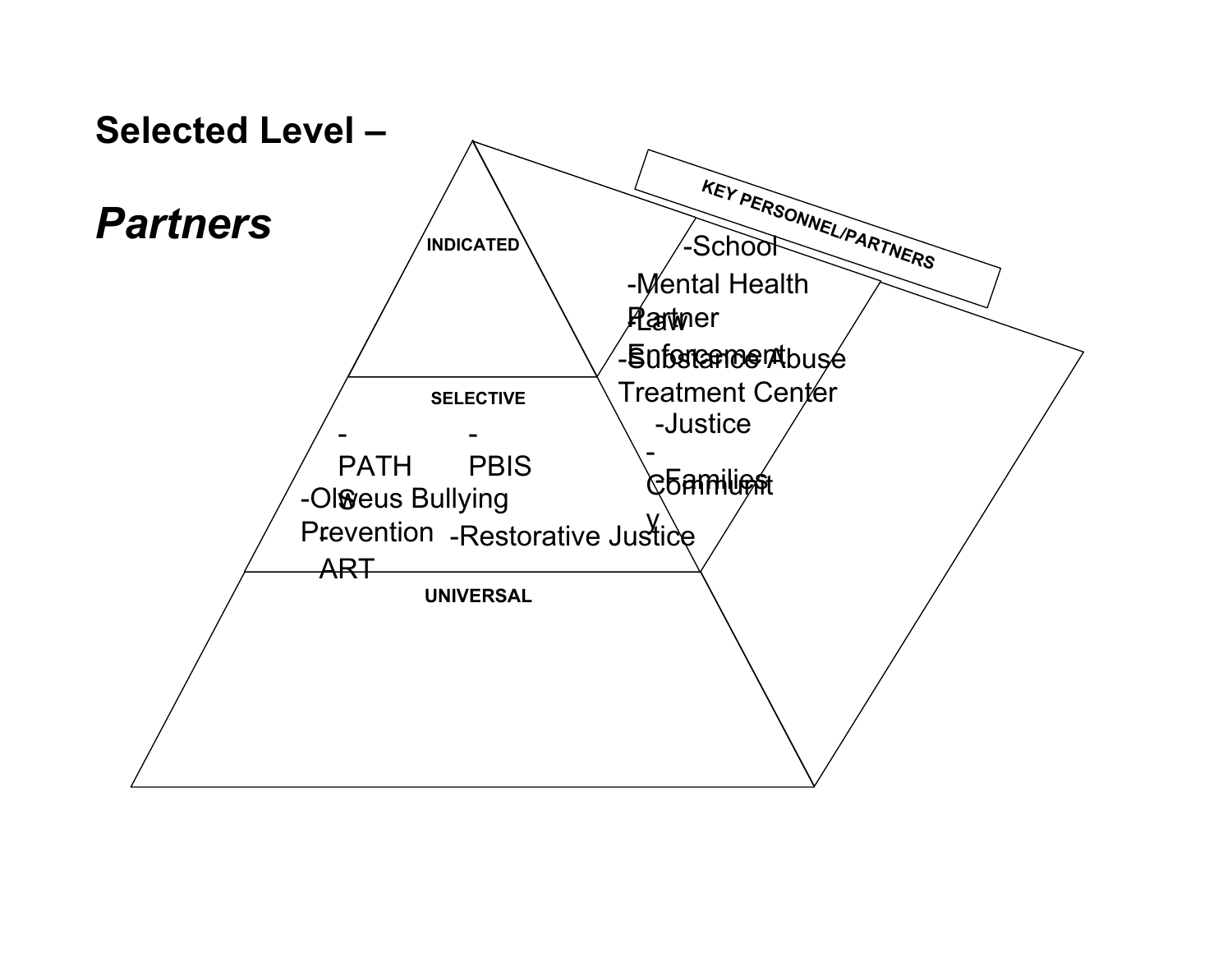

**School** – school mental health staff (social workers, school psychologists), behavior intervention specialists, student assistance teams, attendance monitors, Bully Prevention and PBIS teams

**Mental Health** – social workers, psychologist, psychiatrist consultations

**Substance Abuse Treatment Partner** – Behavioral Health/Substance abuse treatment clinicians

**Law Enforcement** – SROs, Emergency Response Team

**Justice** – Truancy Intervention staff, Probation officers, juvenile court, criminal justice

**Community** – mentors from faith community and civic organizations

**Families** – serve on Bully Prevention and PBIS teams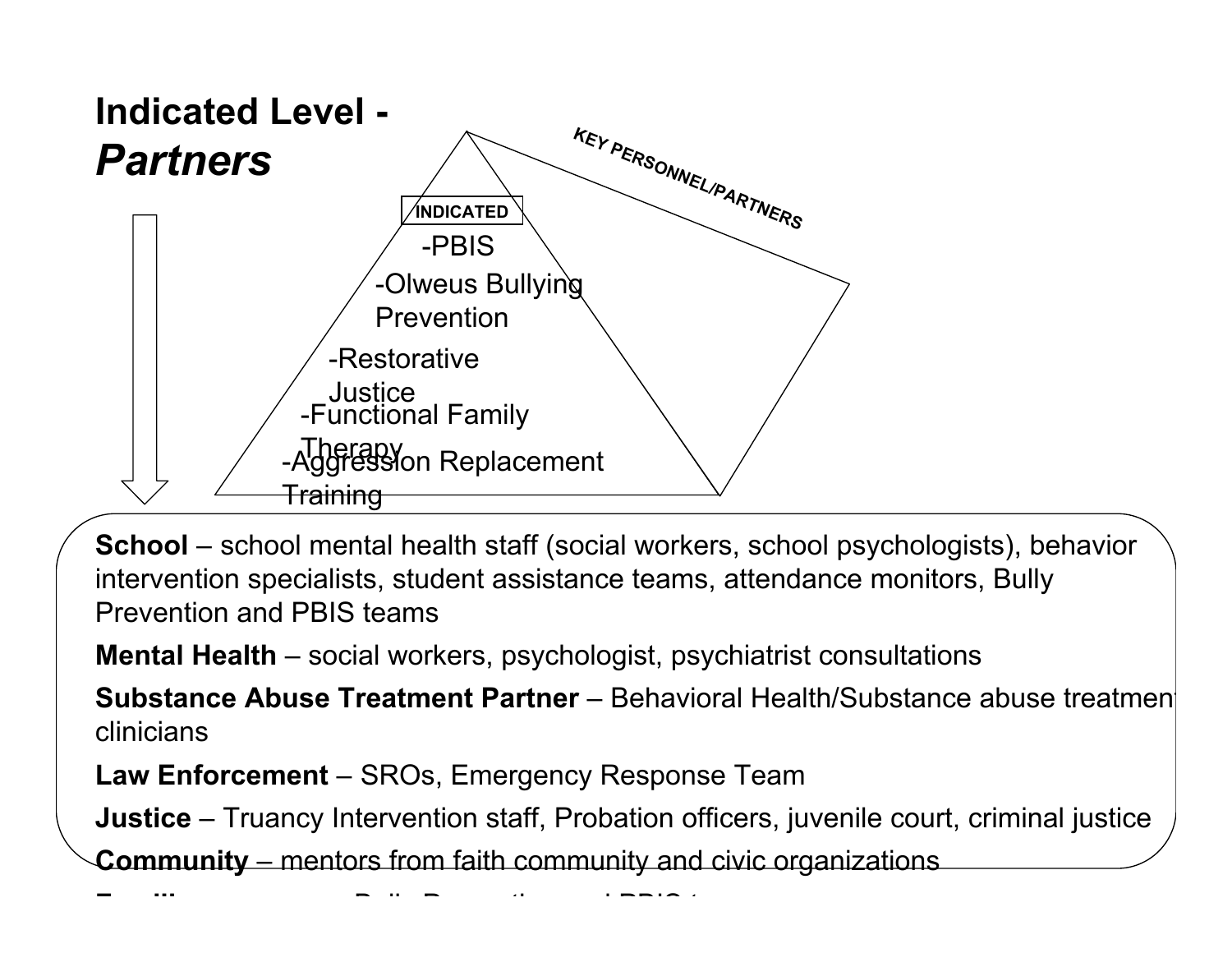#### Use Mapping to Prioritize EBPs

- **Prioritize EBPs that address needs and** sustain outcomes
- Identify functions of prioritized EBPs and look for overlap
- Select strategies for sustaining key functions
- Indicate key leader and partner commitment to assist/support functions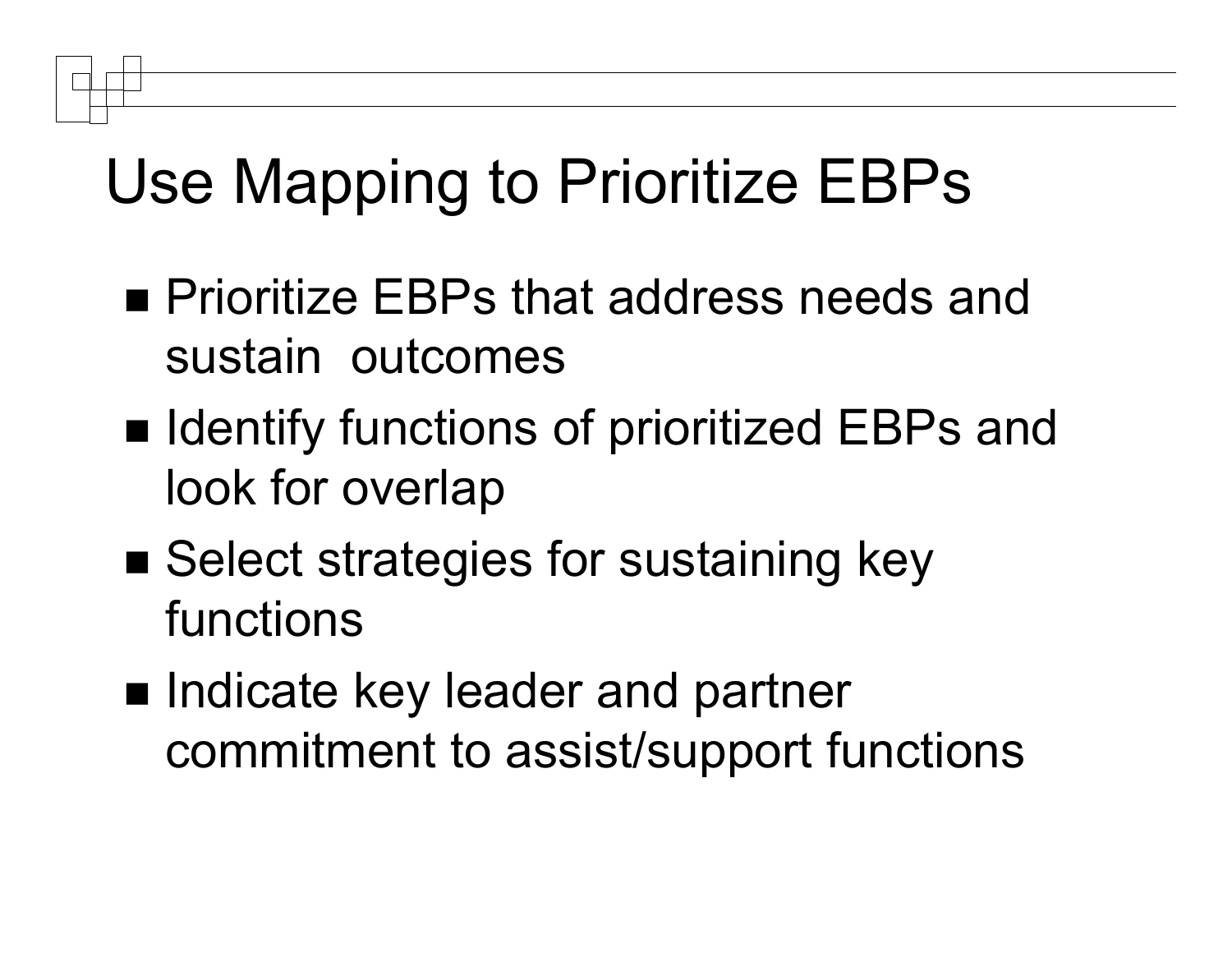#### Prioritizing EBPs Supported by Evidence/Data

- Do process measures show dosage and fidelity of program implementation?
- Do data or other information indicate outcomes in desired direction at each of the targeted age levels?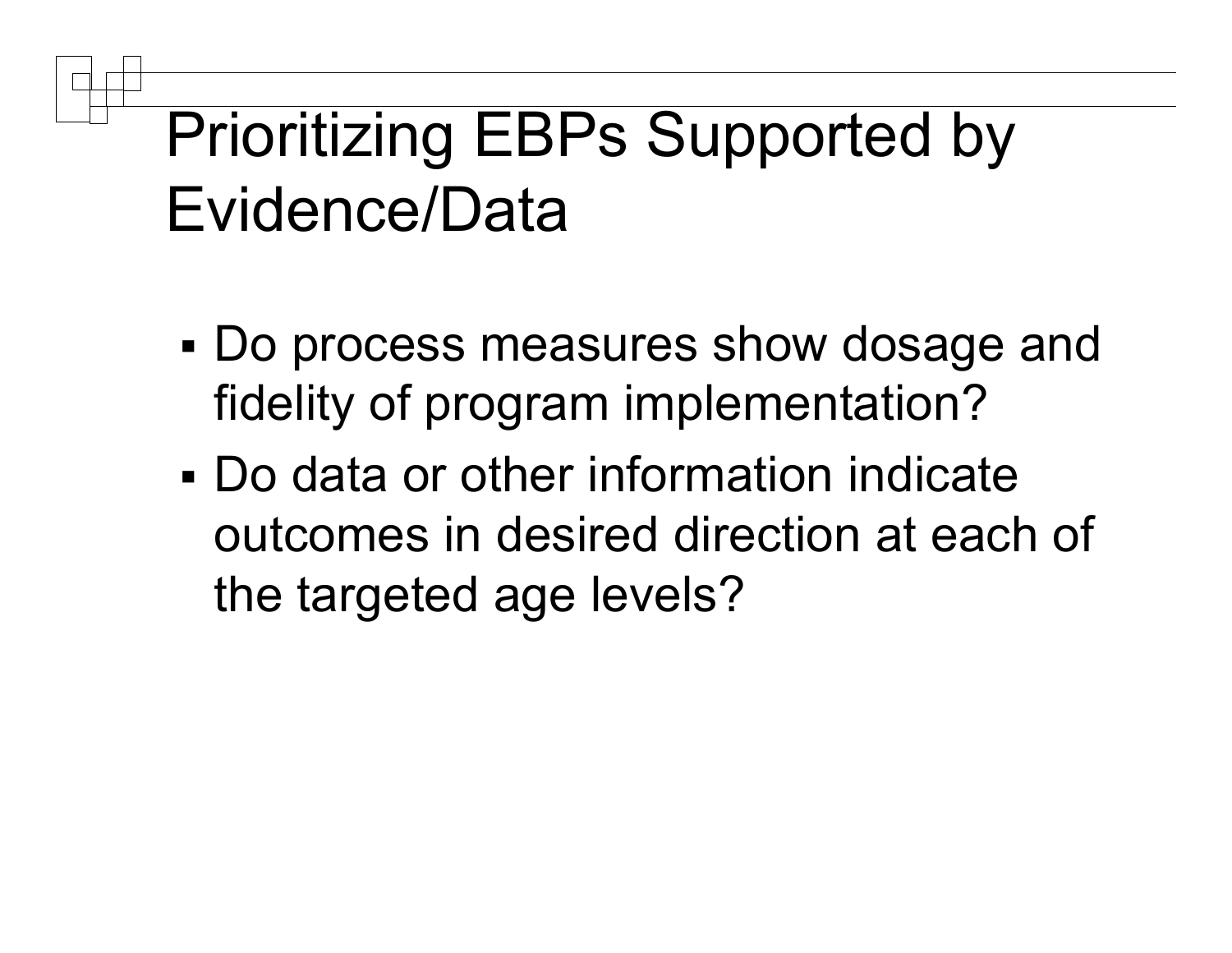#### Are Evidence Based Programs and Practices Integrated to Fit?

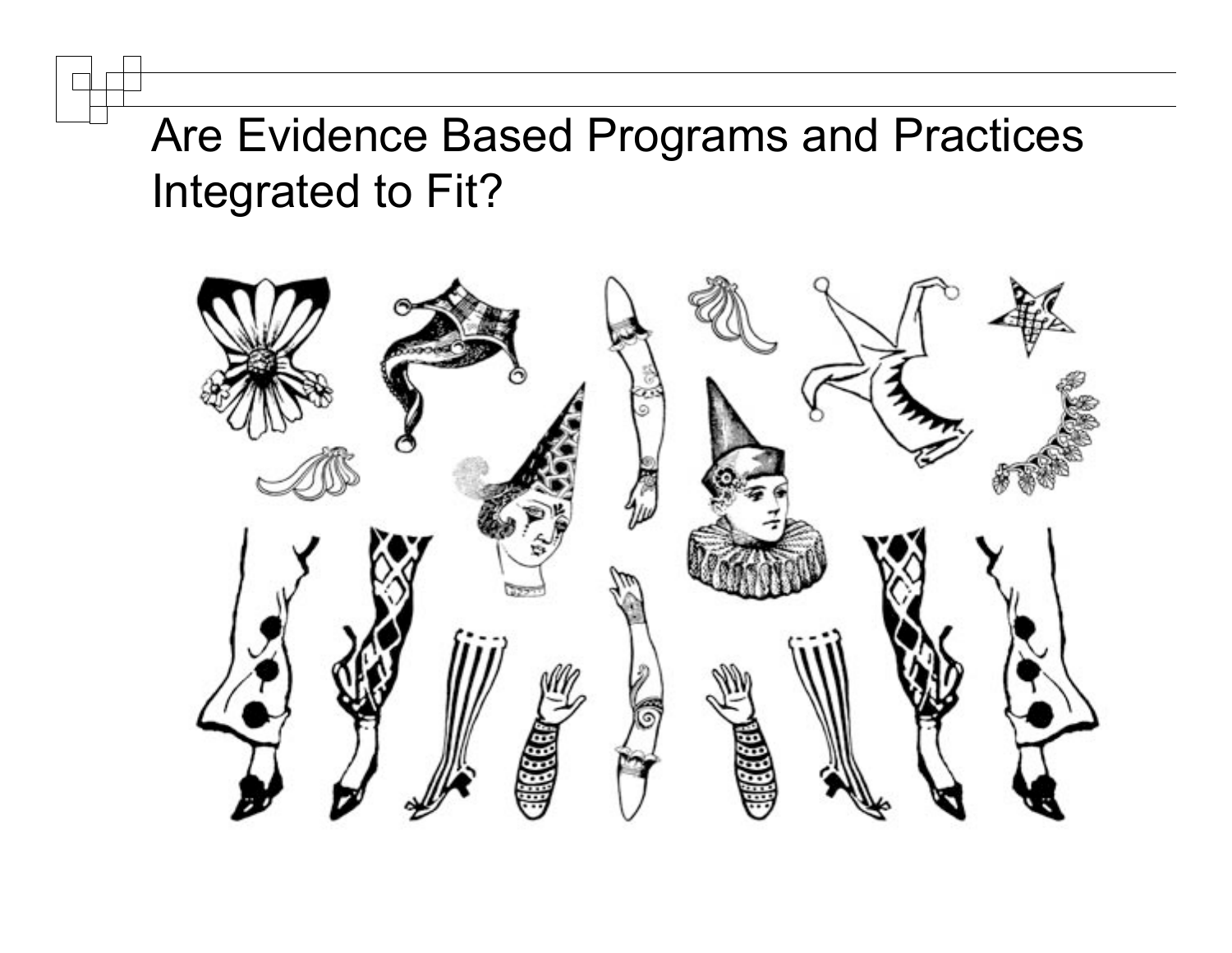## EBPs Fit with Needs and Population

- Do EBPs align with the problems/needs for each targeted age group and diverse student population?
- Are EBPs in place at universal, targeted and indicated levels?
- Are there gaps and overlap in programming?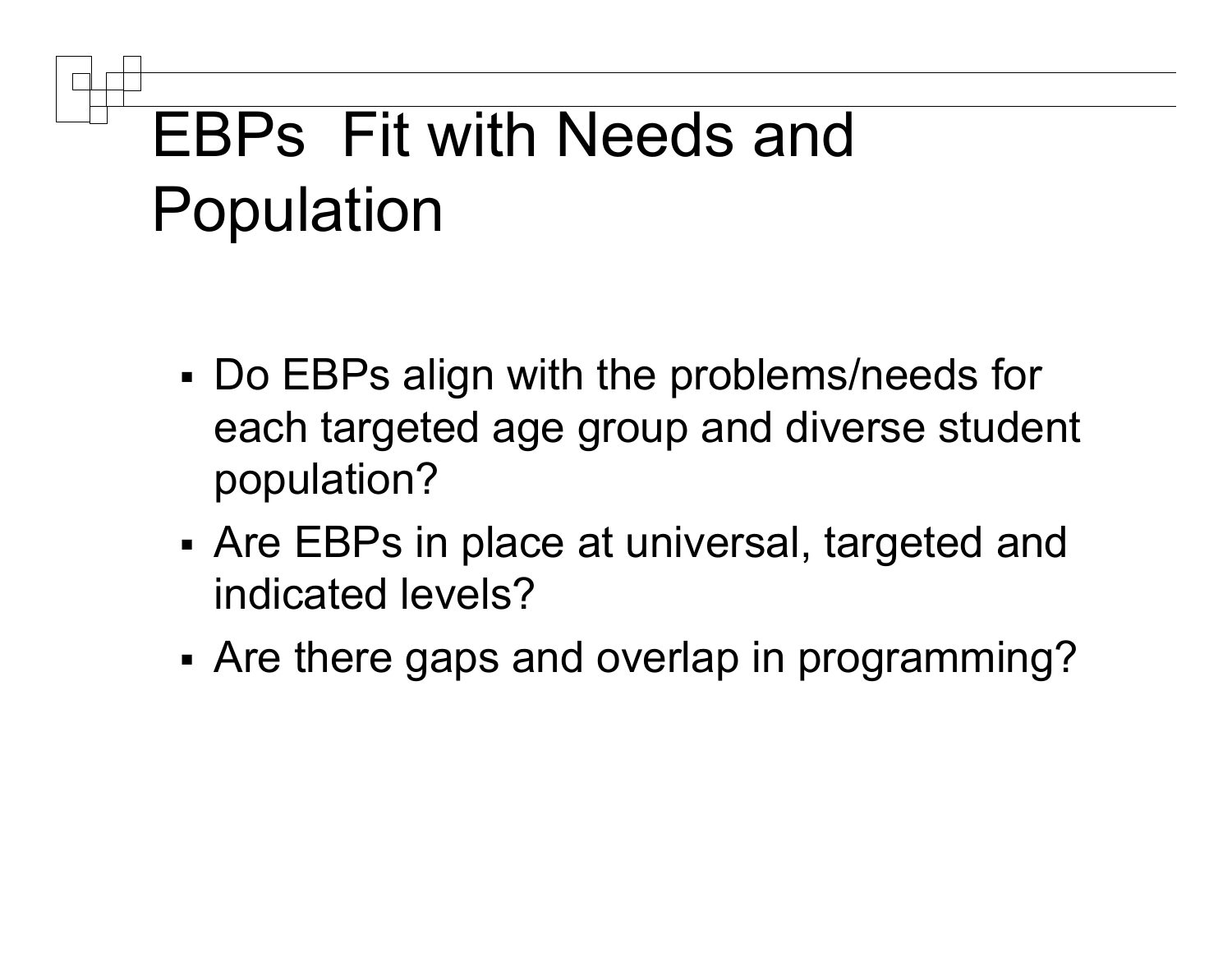#### EBPs Fit with Systems

- Are EBPs consistent with other reforms and interventions?
- Do the EBPs produce outcomes that support the mission and goals of the partnership?
- **Have EBPs been aligned with policies, local** curriculum and state standards?
- Does the school and community structure and culture support implementation of the EBPs?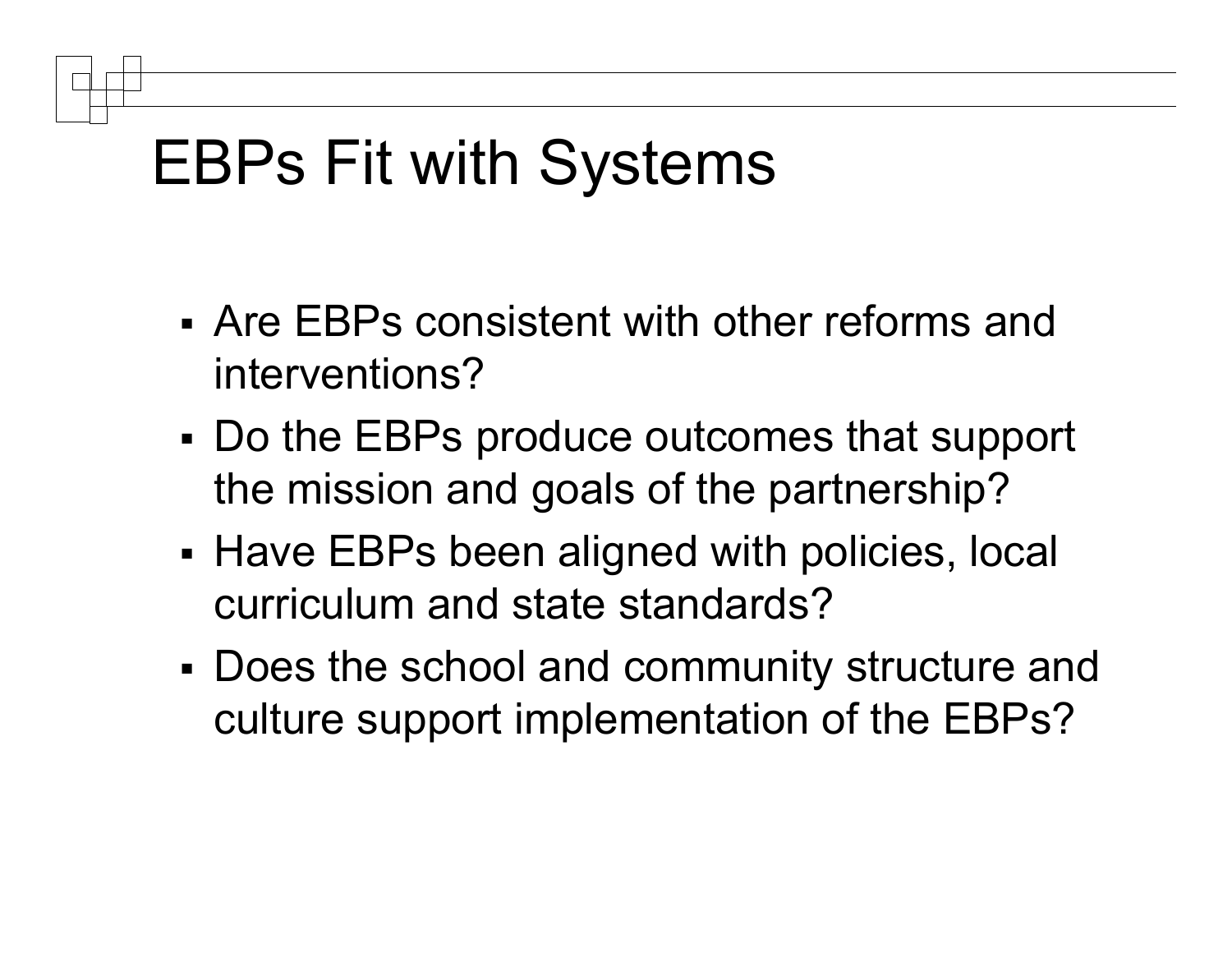## Next Steps - Address EBPs in Your Sustainability Action Plan

- Identify legacy wheel strategies to support sustaining each function of the EBPs
- Consider system change to institutionalize each EBP
- Develop clear action steps
- Carry out the plan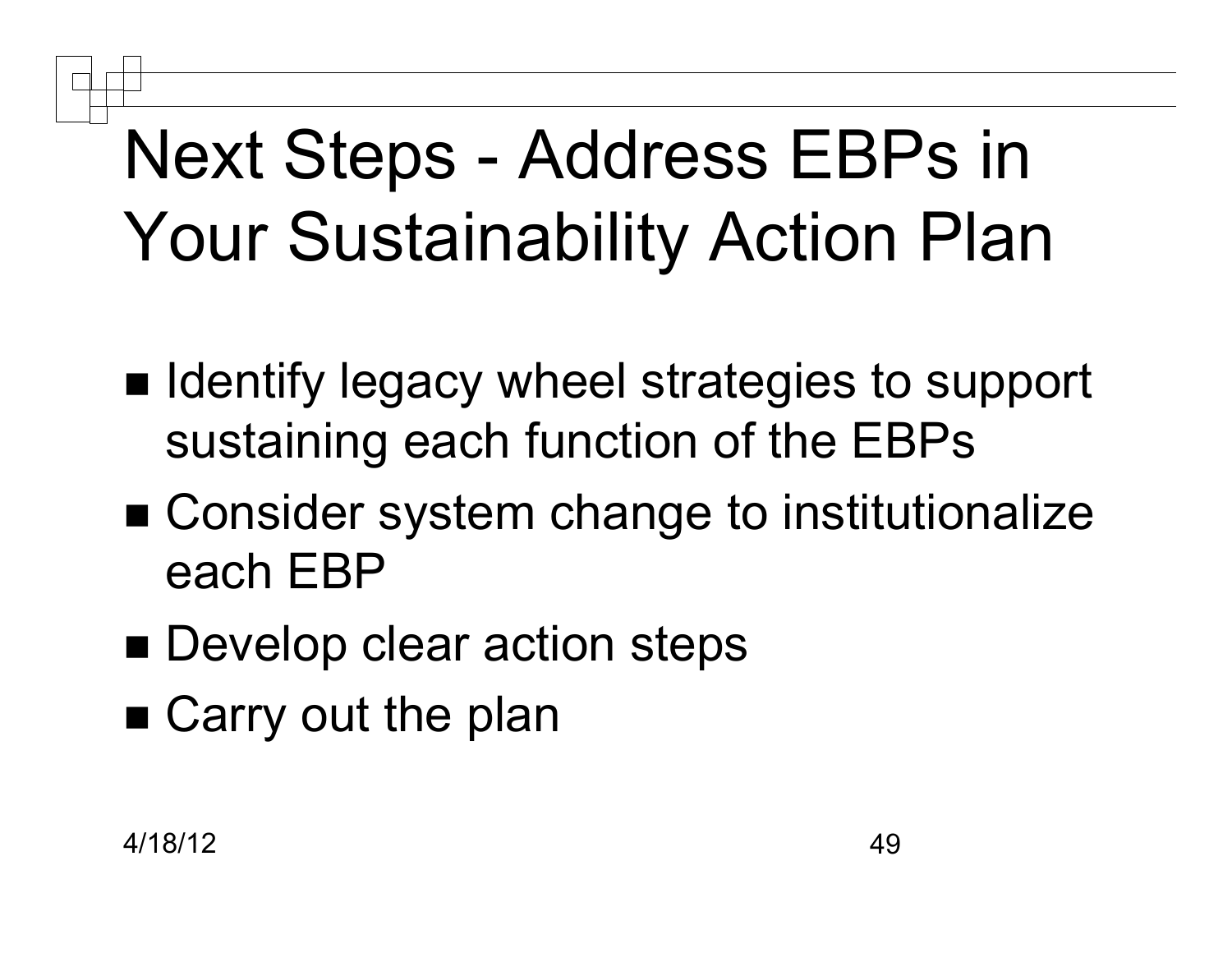#### EBP Sustainability Resources and Tools

 A Framework for Effectively Implementing Evidence-Based Programs and Practices http://sshs.promoteprevent.org/ebpframework

Framework Tools and Resources

- EBP Implementation Checklist
- Resource Mapping Tool
- EBP implementation and sustainability research http://sshs.promoteprevent.org/node/4800
- TA Planning Guide for SS/HS grantees functional domains and best practices
- Leaving a Legacy Strategies for Sustainability http://sshs.promoteprevent.org/implementing/sustainability/legacy-wheel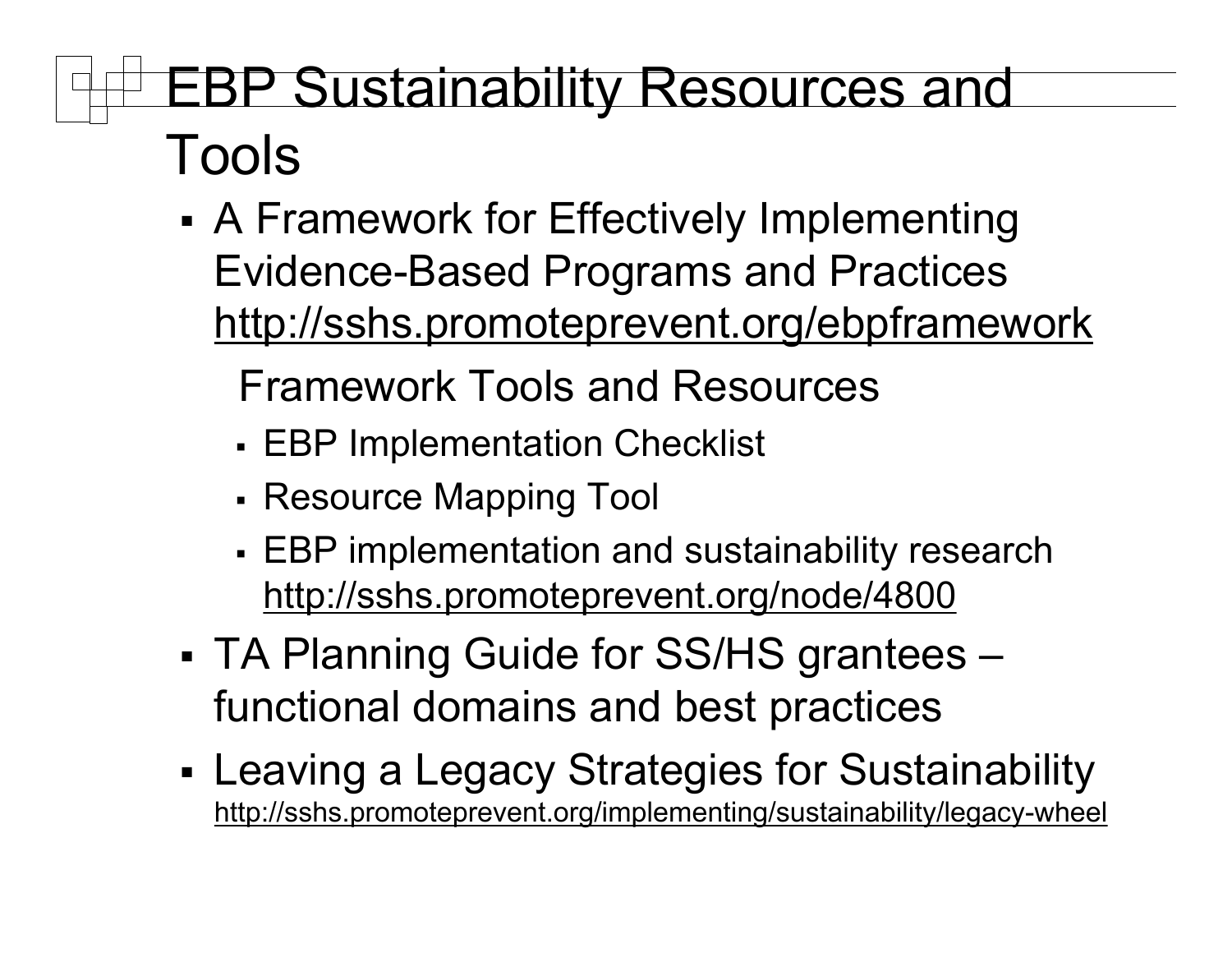#### EBP Sustainability Resources (cont')

- Establishing a Framework for the Implementation of Evidence-Based Programs http://www.nctsn.org/content/establishingframework-implementation-evidence-based-programs
- Implementation: Making an Evidence-Based Program Work for You (NREPP) - Program Sustainability Stage: Maintaining Your Program's Success http://nrepp.samhsa.gov/Step6.aspx
- Learning, Teaching, and Leading in Healthy School Communities – Nine levers of school system change and improvement http://www.ascd.org/ASCD/pdf/siteASCD/products/healthyschools/ltl\_may2010. pdf
- Defining Scaling Up Across Disciplines An Annotated **Bibliography**

http://www.fpg.unc.edu/~nirn/resources/other/ScalingUp\_Annotated\_Definition. pdf